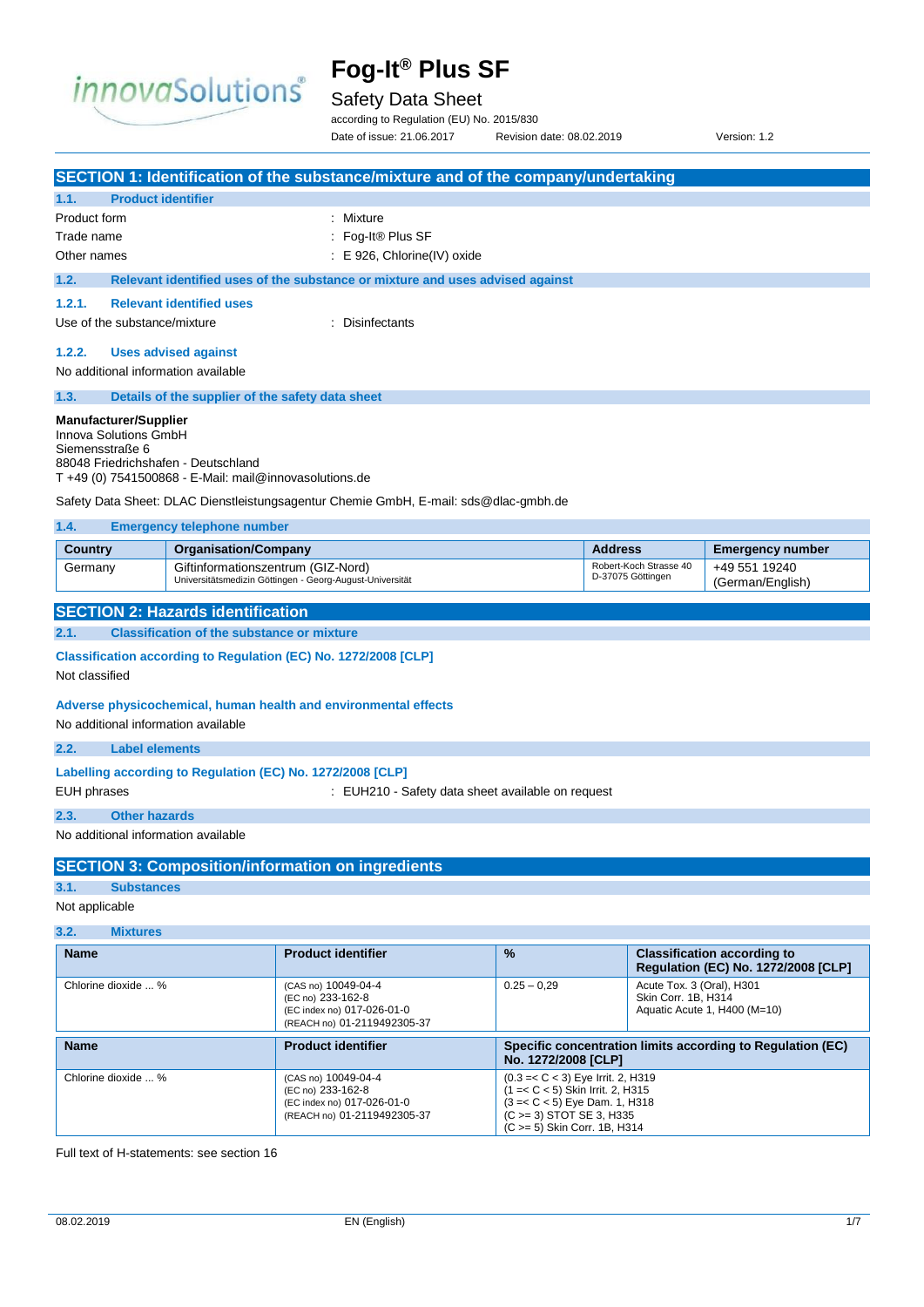## Safety Data Sheet

according to Regulation (EU) No. 2015/830

| <b>SECTION 4: First aid measures</b>                                        |                                                                                                                                                                                                                                          |
|-----------------------------------------------------------------------------|------------------------------------------------------------------------------------------------------------------------------------------------------------------------------------------------------------------------------------------|
|                                                                             |                                                                                                                                                                                                                                          |
| <b>Description of first aid measures</b><br>4.1.                            | Remove from exposure, if possible in fresh air and lie down the victim. Get medical                                                                                                                                                      |
| First-aid measures general                                                  | advice/attention if you feel unwell. Remove contaminated clothing.                                                                                                                                                                       |
| First-aid measures after inhalation                                         | Allow breathing of fresh air. Move the affected person to the fresh air. Make the affected person<br>rest and keep at warm. Get medical advice/attention.                                                                                |
| First-aid measures after skin contact                                       | Wash with plenty of soap and water. If skin irritation occurs: Get medical advice/attention.                                                                                                                                             |
| First-aid measures after eye contact                                        | Rinse cautiously with water for several minutes. Remove contact lenses, if present and easy to<br>do. Continue rinsing. If eye irritation persists: Get medical advice/attention.                                                        |
| First-aid measures after ingestion                                          | Rinse mouth. Drink plenty of water as a precaution. Do NOT induce vomiting. If you feel unwell,<br>seek medical advice.                                                                                                                  |
| 4.2.<br>Most important symptoms and effects, both acute and delayed         |                                                                                                                                                                                                                                          |
| Symptoms/injuries                                                           | : Under normal conditions of use, no adverse effects to health have been observed.                                                                                                                                                       |
| 4.3.                                                                        | Indication of any immediate medical attention and special treatment needed                                                                                                                                                               |
| Treat symptomatically. IF SWALLOWED: gastric lavage. Treat as a burn.       |                                                                                                                                                                                                                                          |
| <b>SECTION 5: Firefighting measures</b>                                     |                                                                                                                                                                                                                                          |
| <b>Extinguishing media</b><br>5.1.                                          |                                                                                                                                                                                                                                          |
| Suitable extinguishing media                                                | : Water.                                                                                                                                                                                                                                 |
| Unsuitable extinguishing media                                              | : Do not use a heavy water stream.                                                                                                                                                                                                       |
| 5.2.<br>Special hazards arising from the substance or mixture               |                                                                                                                                                                                                                                          |
| Fire hazard                                                                 | : Heating will cause a rise in pressure with a risk of bursting.                                                                                                                                                                         |
| Hazardous decomposition products in case of<br>fire                         | Chlorine. Oxygen.                                                                                                                                                                                                                        |
| 5.3.<br><b>Advice for firefighters</b>                                      |                                                                                                                                                                                                                                          |
| Precautionary measures fire                                                 | Move containers away from the fire area if this can be done without risk.                                                                                                                                                                |
| Firefighting instructions                                                   | Use water spray or fog for cooling exposed containers. Prevent fire-fighting water from entering<br>environment.                                                                                                                         |
| Protection during firefighting                                              | Do not enter fire area without proper protective equipment, including respiratory protection.                                                                                                                                            |
| <b>SECTION 6: Accidental release measures</b>                               |                                                                                                                                                                                                                                          |
| 6.1.<br>Personal precautions, protective equipment and emergency procedures |                                                                                                                                                                                                                                          |
| General measures                                                            | : Evacuate unnecessary personnel.                                                                                                                                                                                                        |
| 6.1.1.<br>For non-emergency personnel                                       |                                                                                                                                                                                                                                          |
| <b>Emergency procedures</b>                                                 | Only qualified personnel equipped with suitable protective equipment may intervene.                                                                                                                                                      |
| 6.1.2.<br>For emergency responders                                          |                                                                                                                                                                                                                                          |
| Protective equipment                                                        | Use personal protective equipment as required. Use self-contained breathing apparatus.                                                                                                                                                   |
| 6.2.<br><b>Environmental precautions</b>                                    |                                                                                                                                                                                                                                          |
|                                                                             | Prevent liquid from entering sewers, watercourses, underground or low areas. Prevent entry to sewers and public waters.                                                                                                                  |
| Methods and material for containment and cleaning up<br>6.3.                |                                                                                                                                                                                                                                          |
| Methods for cleaning up                                                     | Soak up spills with inert solids, such as clay or diatomaceous earth as soon as possible. Keep<br>in suitable, closed containers for disposal. Dispose of in accordance with relevant local<br>regulations. Use neutralisation products. |
| 6.4.<br><b>Reference to other sections</b>                                  |                                                                                                                                                                                                                                          |
|                                                                             | Concerning personal protective equipment to use, see section 8. Concerning disposal elimination after cleaning, see section 13.                                                                                                          |
| <b>SECTION 7: Handling and storage</b>                                      |                                                                                                                                                                                                                                          |
| <b>Precautions for safe handling</b><br>7.1.                                |                                                                                                                                                                                                                                          |

| Precautions for safe handling                                        | : Provide adequate ventilation. Do not breathe gas/vapour/aerosol. Avoid contact with skin and<br>eyes. Keep container tightly closed. Protect from heat and direct sunlight. Avoid letting the<br>product become dry.                                                                                  |
|----------------------------------------------------------------------|---------------------------------------------------------------------------------------------------------------------------------------------------------------------------------------------------------------------------------------------------------------------------------------------------------|
| Hygiene measures                                                     | Handle in accordance with good industrial hygiene and safety procedures. When using do not<br>eat, drink or smoke. Wash hands and other exposed areas with mild soap and water before<br>eating, drinking or smoking and when leaving work. Take off contaminated clothing and wash it<br>before reuse. |
| 7.2.<br>Conditions for safe storage, including any incompatibilities |                                                                                                                                                                                                                                                                                                         |
| Storage conditions                                                   | Store in original container. Store in a dry, cool and well-ventilated place. Keep container tightly<br>closed. Protect from heat and direct sunlight. Protect against frost.                                                                                                                            |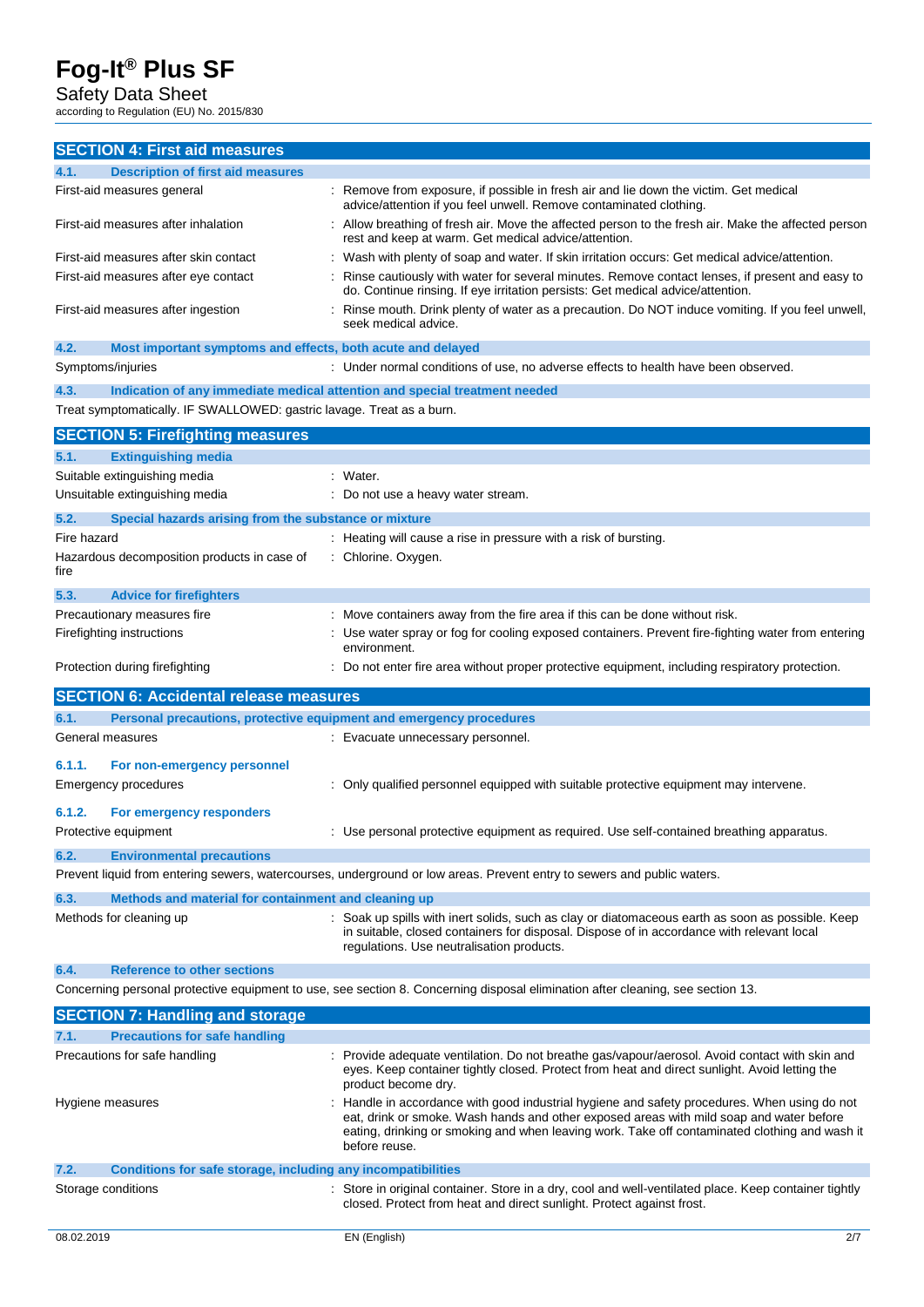## Safety Data Sheet

according to Regulation (EU) No. 2015/830

Information on mixed storage : Keep away from food, drink and animal feedingstuffs. Separated from: Acids, Reducing agents, Sulfur compounds, Combustible materials, Metals

### **7.3. Specific end use(s)**

#### No additional information available

### **SECTION 8: Exposure controls/personal protection 8.1. Control parameters**

| Chlorine dioxide  % (10049-04-4)      |                                        |                           |                          |  |
|---------------------------------------|----------------------------------------|---------------------------|--------------------------|--|
| Ireland                               | Local name                             |                           | Chlorine dioxide         |  |
| Ireland                               | OEL (8 hours ref) (mg/m <sup>3</sup> ) |                           | $0.3$ mg/m <sup>3</sup>  |  |
| Ireland                               | OEL (8 hours ref) (ppm)                |                           | $0.1$ ppm                |  |
| Ireland                               | OEL (15 min ref) (mg/m <sup>3</sup> )  |                           | $0.9 \,\mathrm{mg/m^3}$  |  |
| Ireland                               | OEL (15 min ref) (ppm)                 |                           | $0.3$ ppm                |  |
| United Kingdom                        | Local name                             |                           | Chlorine dioxide         |  |
| United Kingdom                        | WEL TWA (mg/m <sup>3</sup> )           |                           | $0.28$ mg/m <sup>3</sup> |  |
| <b>United Kingdom</b>                 | WEL TWA (ppm)                          |                           | $0.1$ ppm                |  |
| <b>United Kingdom</b>                 | WEL STEL (mg/m <sup>3</sup> )          |                           | $0.84$ mg/m <sup>3</sup> |  |
| United Kingdom                        | WEL STEL (ppm)                         |                           | $0.3$ ppm                |  |
| <b>Chlorine (7782-50-5)</b>           |                                        |                           |                          |  |
| EU                                    | IOELV STEL (mg/m <sup>3</sup> )        |                           | $1.5 \text{ mg/m}^3$     |  |
| EU                                    | <b>IOELV STEL (ppm)</b>                |                           | $0.5$ ppm                |  |
| Ireland                               | Local name                             |                           | Chlorine                 |  |
| Ireland                               | OEL (15 min ref) (mg/m <sup>3</sup> )  |                           | $1.5 \text{ mg/m}^3$     |  |
| Ireland                               | OEL (15 min ref) (ppm)                 |                           | $0.5$ ppm                |  |
| Ireland                               | Notes (IE)                             |                           | <b>IOELV</b>             |  |
| Malta                                 | Local name                             |                           | Chlorine                 |  |
| Malta                                 | OEL STEL (mg/m <sup>3</sup> )          |                           | $1.5 \text{ mg/m}^3$     |  |
| Malta                                 | OEL STEL (ppm)                         |                           | $0.5$ ppm                |  |
| United Kingdom                        | Local name                             |                           | Chlorine                 |  |
| United Kingdom                        | WEL STEL (mg/m <sup>3</sup> )          |                           | $1.5$ mg/m <sup>3</sup>  |  |
| United Kingdom                        | WEL STEL (ppm)                         |                           | $0.5$ ppm                |  |
| Chlorine dioxide  % (10049-04-4)      |                                        |                           |                          |  |
| <b>DNEL/DMEL (Workers)</b>            |                                        |                           |                          |  |
| Long-term - local effects, inhalation |                                        | $0.304$ mg/m <sup>3</sup> |                          |  |
| PNEC (Water)                          |                                        |                           |                          |  |
| PNEC aqua (freshwater)                |                                        | 0.000021 mg/l             |                          |  |
| PNEC aqua (marine water)              |                                        | 0.000021 mg/l             |                          |  |
| PNEC aqua (intermittent, freshwater)  |                                        | $0.0002$ mg/l             |                          |  |
| PNEC (STP)                            |                                        |                           |                          |  |
| PNEC sewage treatment plant           |                                        | $0.01$ mg/l               |                          |  |
| 8.2.<br><b>Exposure controls</b>      |                                        |                           |                          |  |

## **Appropriate engineering controls:**

Provide local exhaust or general room ventilation to minimize vapour concentrations.

#### **Hand protection:**

Avoid skin contact. Wear suitable gloves. (EN 374). PVC gloves. Polyethylene. 0.5 mm. The exact break trough time has to be found out by the manufacturer of the protective gloves and has to be observed.

### **Eye protection:**

Avoid contact with eyes. Chemical goggles or safety glasses (EN 166)

### **Skin and body protection:**

Wear suitable protective clothing

### **Respiratory protection:**

No respiratory protection needed under normal use conditions. If the occupational exposure limit is exceeded : Gas mask with filter type B. (DIN EN 141)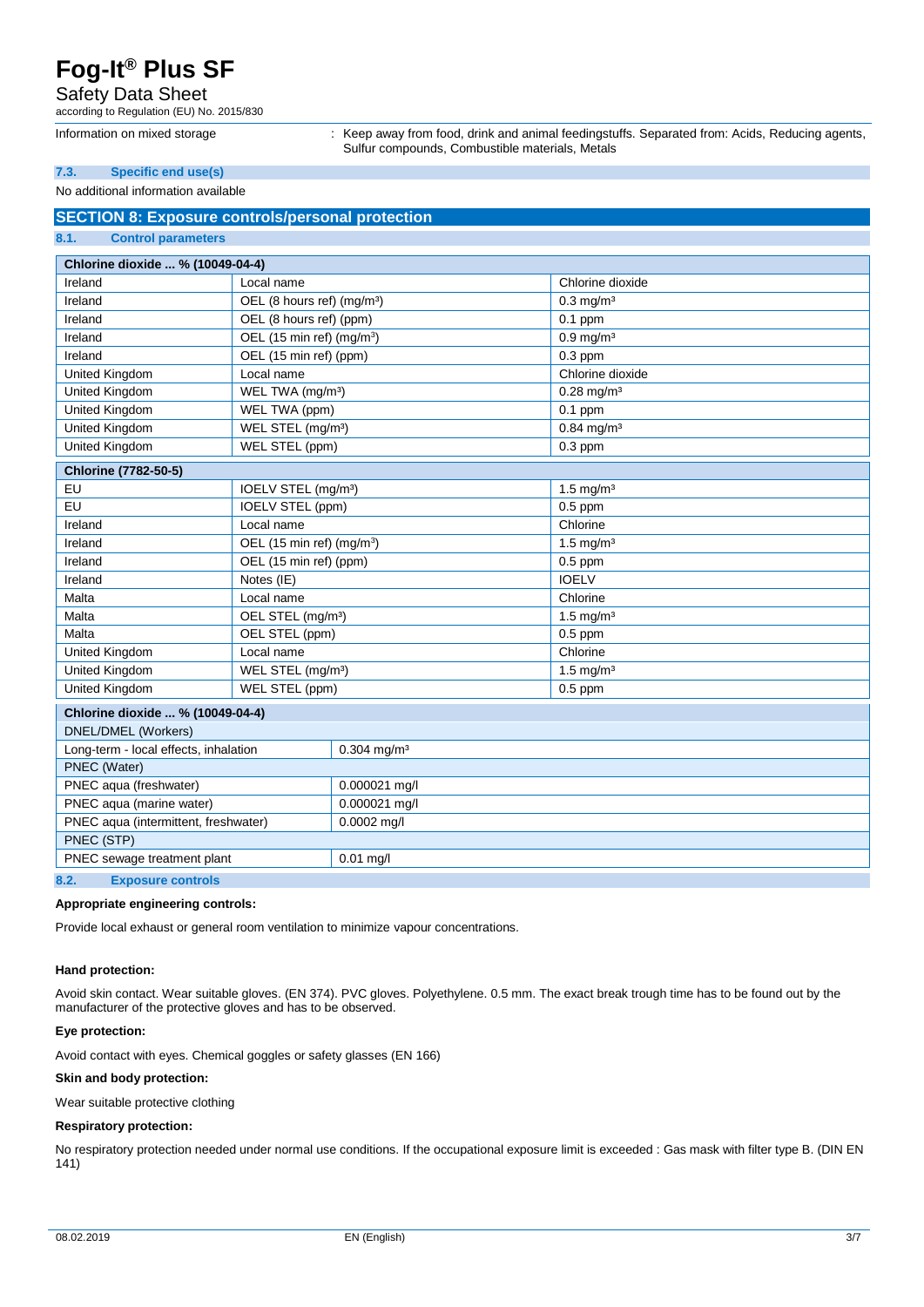Safety Data Sheet

| according to Regulation (EU) No. 2015/830                            |                                                                                    |  |
|----------------------------------------------------------------------|------------------------------------------------------------------------------------|--|
| <b>SECTION 9: Physical and chemical properties</b>                   |                                                                                    |  |
| Information on basic physical and chemical properties<br>9.1.        |                                                                                    |  |
| Appearance                                                           | : Liquid. Yellowish                                                                |  |
| Odour                                                                | Slight pungent                                                                     |  |
| Odour threshold                                                      | $\approx 0.1$ ppm                                                                  |  |
| pH                                                                   | 7                                                                                  |  |
| Melting point/Freezing point                                         | 0 °C                                                                               |  |
| Initial boiling point and boiling range                              | 100 °C                                                                             |  |
| Flash point                                                          | Not applicable                                                                     |  |
| Evaporation rate                                                     | No data available                                                                  |  |
| Flammability (solid, gas)                                            | Not applicable                                                                     |  |
| Upper/lower flammability or explosive limits                         | No data available                                                                  |  |
| Vapour pressure                                                      | $\approx$ 14 mbar (20 °C)                                                          |  |
| Vapour density                                                       | No data available                                                                  |  |
| Density                                                              | 1 $q/cm^3$ (20 °C)                                                                 |  |
| Solubility(ies)                                                      | Water: completely miscible                                                         |  |
| Partition coefficient: n-octanol/water                               | No data available                                                                  |  |
| Auto-ignition temperature                                            | No data available                                                                  |  |
| Decomposition temperature                                            | : $> 45^{\circ}$ C                                                                 |  |
| Viscosity                                                            | $\therefore$ 2.4 mPa.s (20 °C) (dynamic)                                           |  |
| <b>Explosive properties</b>                                          | Product is not explosive.                                                          |  |
| Oxidising properties                                                 | No data available                                                                  |  |
|                                                                      |                                                                                    |  |
| 9.2.<br><b>Other information</b>                                     |                                                                                    |  |
| No additional information available                                  |                                                                                    |  |
| <b>SECTION 10: Stability and reactivity</b>                          |                                                                                    |  |
| 10.1.<br><b>Reactivity</b>                                           |                                                                                    |  |
| No dangerous reactions known under normal conditions of use.         |                                                                                    |  |
| 10.2.<br><b>Chemical stability</b>                                   |                                                                                    |  |
| Stable under use and storage conditions as recommended in section 7. |                                                                                    |  |
| 10.3.<br><b>Possibility of hazardous reactions</b>                   |                                                                                    |  |
| Contact with acids liberates toxic gas.                              |                                                                                    |  |
| <b>Conditions to avoid</b><br>10.4.                                  |                                                                                    |  |
| High temperature. Overheating. Protect from sunlight.                |                                                                                    |  |
|                                                                      |                                                                                    |  |
| 10.5.<br><b>Incompatible materials</b>                               |                                                                                    |  |
| Strong acids. Reducing agents. Metals and metallic salts.            |                                                                                    |  |
| 10.6.<br><b>Hazardous decomposition products</b>                     |                                                                                    |  |
| Chlorine. Oxygen.                                                    |                                                                                    |  |
| <b>SECTION 11: Toxicological information</b>                         |                                                                                    |  |
| 11.1.<br><b>Information on toxicological effects</b>                 |                                                                                    |  |
| Acute toxicity                                                       | : Not classified                                                                   |  |
|                                                                      |                                                                                    |  |
| Chlorine dioxide  % (10049-04-4)                                     |                                                                                    |  |
| LD50 oral rat<br>LC50 inhalation rat                                 | 93.86 mg/kg (0.2 % chlorine dioxide solution)<br>32 ppmv/4h (chlorine dioxide)     |  |
|                                                                      |                                                                                    |  |
| Skin corrosion/irritation                                            | Not classified                                                                     |  |
| Additional information                                               | Based on available data, the classification criteria are not met                   |  |
| Serious eye damage/irritation<br>Additional information              | Not classified<br>Based on available data, the classification criteria are not met |  |
| Respiratory or skin sensitisation                                    | Not classified                                                                     |  |
| Additional information                                               | Based on available data, the classification criteria are not met                   |  |
| Germ cell mutagenicity                                               | Not classified                                                                     |  |
| Additional information                                               | Based on available data, the classification criteria are not met                   |  |
| Carcinogenicity                                                      | Not classified                                                                     |  |
| Additional information                                               | Based on available data, the classification criteria are not met                   |  |
|                                                                      |                                                                                    |  |

Reproductive toxicity **in the case of the CR**eproductive toxicity

<sup>08.02.2019</sup> EN (English) 4/7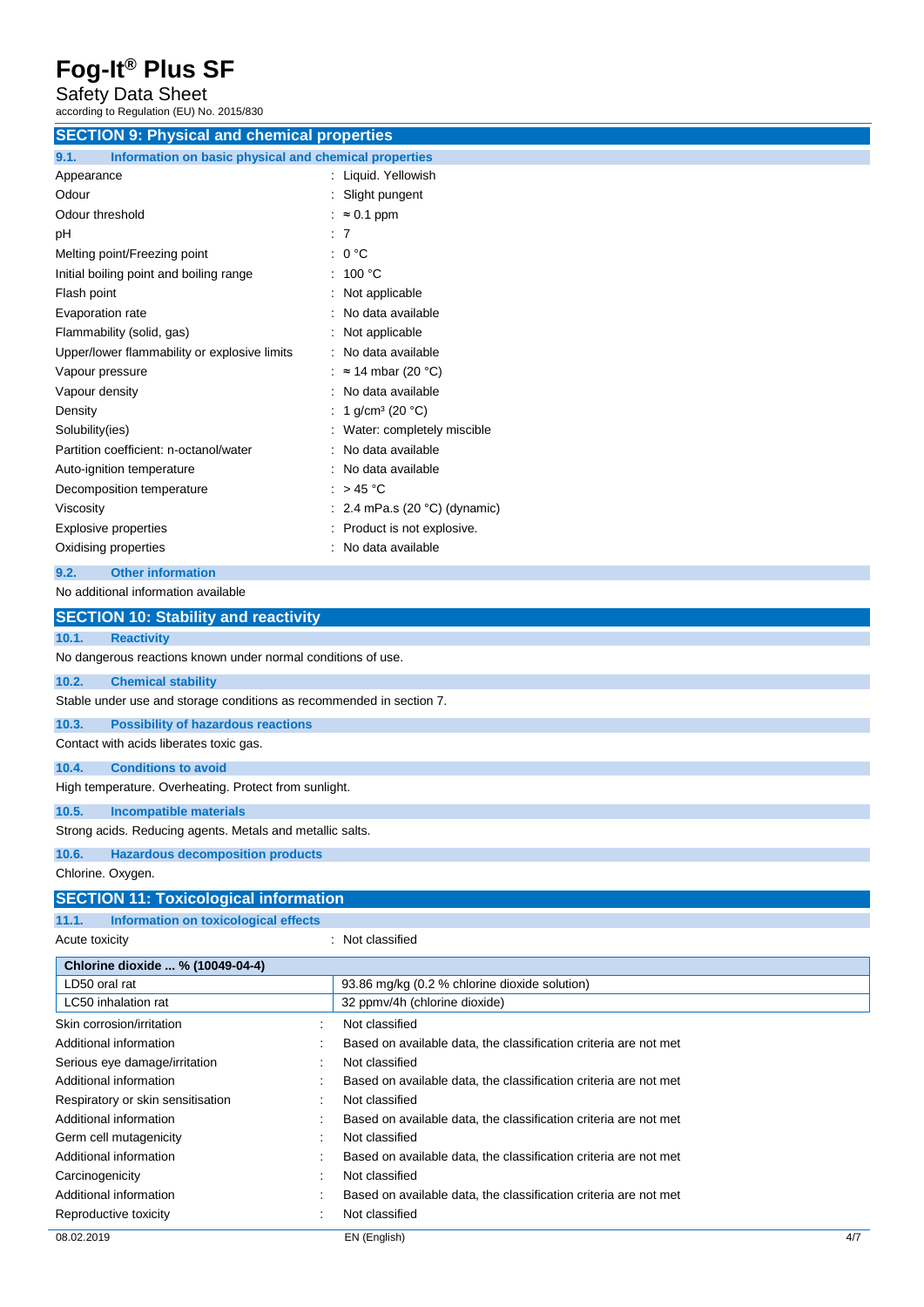## Safety Data Sheet

according to Regulation (EU) No. 2015/830

| Additional information                                | Based on available data, the classification criteria are not met |
|-------------------------------------------------------|------------------------------------------------------------------|
| Specific target organ toxicity (single exposure) :    | Not classified                                                   |
| Additional information                                | Based on available data, the classification criteria are not met |
| Specific target organ toxicity (repeated<br>exposure) | Not classified                                                   |
| Additional information                                | Based on available data, the classification criteria are not met |
| Aspiration hazard                                     | Not classified                                                   |
| Additional information                                | Based on available data, the classification criteria are not met |
| Fog-It <sup>®</sup> Plus SF                           |                                                                  |
| Viscosity, kinematic                                  | $2.4$ mm $2/s$                                                   |

| <b>SECTION 12: Ecological information</b>          |                                                                                                                                                                                                                                                                                                                                                                                                                                                                                                                                                                                                                                 |
|----------------------------------------------------|---------------------------------------------------------------------------------------------------------------------------------------------------------------------------------------------------------------------------------------------------------------------------------------------------------------------------------------------------------------------------------------------------------------------------------------------------------------------------------------------------------------------------------------------------------------------------------------------------------------------------------|
| 12.1.<br><b>Toxicity</b>                           |                                                                                                                                                                                                                                                                                                                                                                                                                                                                                                                                                                                                                                 |
| Acute aquatic toxicity                             | Not classified                                                                                                                                                                                                                                                                                                                                                                                                                                                                                                                                                                                                                  |
| Chronic aquatic toxicity                           | Not classified                                                                                                                                                                                                                                                                                                                                                                                                                                                                                                                                                                                                                  |
|                                                    |                                                                                                                                                                                                                                                                                                                                                                                                                                                                                                                                                                                                                                 |
| Chlorine dioxide  % (10049-04-4)                   |                                                                                                                                                                                                                                                                                                                                                                                                                                                                                                                                                                                                                                 |
| LC50 fish                                          | 0.021 mg/l 96 h, Brachydanio rerio                                                                                                                                                                                                                                                                                                                                                                                                                                                                                                                                                                                              |
| EC50 daphnia                                       | 0.063 mg/l 48 h, Daphnia magna                                                                                                                                                                                                                                                                                                                                                                                                                                                                                                                                                                                                  |
| ErC50 algae                                        | 1.096 mg/l 72 h, Selenastrum capricornutum                                                                                                                                                                                                                                                                                                                                                                                                                                                                                                                                                                                      |
| NOEC crustacea                                     | 0.015 mg/l 22 d, Daphnia magna                                                                                                                                                                                                                                                                                                                                                                                                                                                                                                                                                                                                  |
| NOEC algae                                         | 0.02 mg/l 72 d, Selenastrum capricornutum                                                                                                                                                                                                                                                                                                                                                                                                                                                                                                                                                                                       |
| EC50 microorganisms                                | 10.7 mg/l 3 h, activated sludge (OECD 209)                                                                                                                                                                                                                                                                                                                                                                                                                                                                                                                                                                                      |
| 12.2.<br><b>Persistence and degradability</b>      |                                                                                                                                                                                                                                                                                                                                                                                                                                                                                                                                                                                                                                 |
| Fog-It® Plus SF                                    |                                                                                                                                                                                                                                                                                                                                                                                                                                                                                                                                                                                                                                 |
| Persistence and degradability                      | Product is biodegradable.                                                                                                                                                                                                                                                                                                                                                                                                                                                                                                                                                                                                       |
| 12.3.<br><b>Bioaccumulative potential</b>          |                                                                                                                                                                                                                                                                                                                                                                                                                                                                                                                                                                                                                                 |
| No additional information available                |                                                                                                                                                                                                                                                                                                                                                                                                                                                                                                                                                                                                                                 |
| 12.4.<br><b>Mobility in soil</b>                   |                                                                                                                                                                                                                                                                                                                                                                                                                                                                                                                                                                                                                                 |
| No additional information available                |                                                                                                                                                                                                                                                                                                                                                                                                                                                                                                                                                                                                                                 |
| <b>Results of PBT and vPvB assessment</b><br>12.5. |                                                                                                                                                                                                                                                                                                                                                                                                                                                                                                                                                                                                                                 |
|                                                    | Not fulfilling Persistent, Bioaccumulative and Toxic (PBT), very Persistent and very Bioaccumulative (vPvB) criteria.                                                                                                                                                                                                                                                                                                                                                                                                                                                                                                           |
| 12.6.<br><b>Other adverse effects</b>              |                                                                                                                                                                                                                                                                                                                                                                                                                                                                                                                                                                                                                                 |
| No additional information available                |                                                                                                                                                                                                                                                                                                                                                                                                                                                                                                                                                                                                                                 |
| <b>SECTION 13: Disposal considerations</b>         |                                                                                                                                                                                                                                                                                                                                                                                                                                                                                                                                                                                                                                 |
| 13.1.<br><b>Waste treatment methods</b>            |                                                                                                                                                                                                                                                                                                                                                                                                                                                                                                                                                                                                                                 |
| Regional legislation (waste)                       | Dispose in a safe manner in accordance with local/national regulations.                                                                                                                                                                                                                                                                                                                                                                                                                                                                                                                                                         |
| Waste treatment methods                            | Do not dispose of with domestic waste. Do not empty into drains. Avoid letting the product<br>become dry.                                                                                                                                                                                                                                                                                                                                                                                                                                                                                                                       |
| Product/Packaging disposal recommendations         | When totally empty, containers are recyclable like any other packing.                                                                                                                                                                                                                                                                                                                                                                                                                                                                                                                                                           |
| Additional information                             | The valid EWC waste code numbers are source related. The manufacturer is therefore unable<br>to specify EWC waste codes for the articles or products used in the various sectors. The EWC<br>codes listed are intended as a recommendation for users.                                                                                                                                                                                                                                                                                                                                                                           |
| European List of Waste (LoW) code                  | 15 00 00 - WASTE PACKAGING; ABSORBENTS, WIPING CLOTHS, FILTER MATERIALS<br>AND PROTECTIVE CLOTHING NOT OTHERWISE SPECIFIED<br>15 01 00 - packaging (including separately collected municipal packaging waste)<br>15 01 10* - packaging containing residues of or contaminated by dangerous substances<br>06 00 00 - WASTES FROM INORGANIC CHEMICAL PROCESSES<br>06 13 00 - wastes from inorganic chemical processes not otherwise specified<br>06 13 01* - inorganic plant protection products, wood-preserving agents and other biocides<br>18 01 06 <sup>*</sup> - chemicals consisting of or containing dangerous substances |

| <b>SECTION 14: Transport information</b> |                  |     |
|------------------------------------------|------------------|-----|
| In accordance with IATA / IMDG / ADR     |                  |     |
| 14.1.<br><b>UN number</b>                |                  |     |
| UN-No. (ADR)                             | : Not applicable |     |
| UN-No. (IMDG)                            | : Not applicable |     |
| UN-No. (IATA)                            | : Not applicable |     |
| 14.2.<br>UN proper shipping name         |                  |     |
| Proper Shipping Name (ADR)               | : Not applicable |     |
| 08.02.2019                               | EN (English)     | 5/7 |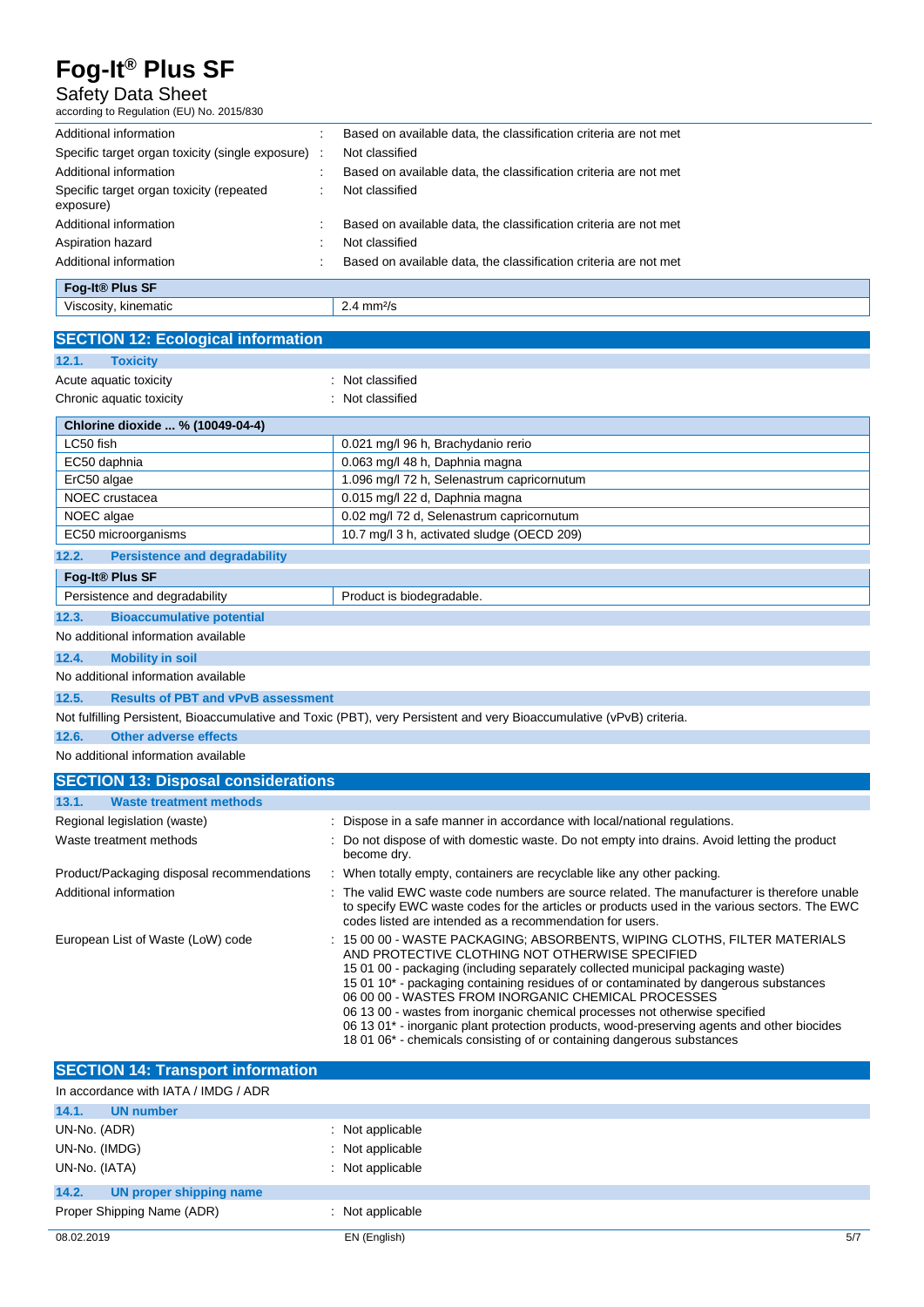## Safety Data Sheet

according to Regulation (EU) No. 2015/830

| according to Regulation (EU) No. 2015/830           |                                                                                                                                                                                                                                                                                          |
|-----------------------------------------------------|------------------------------------------------------------------------------------------------------------------------------------------------------------------------------------------------------------------------------------------------------------------------------------------|
| Proper Shipping Name (IMDG)                         | : Not applicable                                                                                                                                                                                                                                                                         |
| Proper Shipping Name (IATA)                         | : Not applicable                                                                                                                                                                                                                                                                         |
| 14.3.<br><b>Transport hazard class(es)</b>          |                                                                                                                                                                                                                                                                                          |
| <b>ADR</b>                                          |                                                                                                                                                                                                                                                                                          |
| Transport hazard class(es) (ADR)                    | : Not applicable                                                                                                                                                                                                                                                                         |
| <b>IMDG</b>                                         |                                                                                                                                                                                                                                                                                          |
| Transport hazard class(es) (IMDG)                   | : Not applicable                                                                                                                                                                                                                                                                         |
|                                                     |                                                                                                                                                                                                                                                                                          |
| <b>IATA</b>                                         |                                                                                                                                                                                                                                                                                          |
| Transport hazard class(es) (IATA)                   | : Not applicable                                                                                                                                                                                                                                                                         |
| 14.4.<br><b>Packing group</b>                       |                                                                                                                                                                                                                                                                                          |
| Packing group (ADR)                                 | : Not applicable                                                                                                                                                                                                                                                                         |
| Packing group (IMDG)                                | Not applicable                                                                                                                                                                                                                                                                           |
| Packing group (IATA)                                | : Not applicable                                                                                                                                                                                                                                                                         |
| <b>Environmental hazards</b><br>14.5.               |                                                                                                                                                                                                                                                                                          |
| Dangerous for the environment                       | : No                                                                                                                                                                                                                                                                                     |
| Marine pollutant                                    | No<br>÷                                                                                                                                                                                                                                                                                  |
| Other information                                   | No supplementary information available                                                                                                                                                                                                                                                   |
| <b>Special precautions for user</b><br>14.6.        |                                                                                                                                                                                                                                                                                          |
| - Overland transport<br>Not applicable              |                                                                                                                                                                                                                                                                                          |
| - Transport by sea                                  |                                                                                                                                                                                                                                                                                          |
| Not applicable                                      |                                                                                                                                                                                                                                                                                          |
| - Air transport                                     |                                                                                                                                                                                                                                                                                          |
| Not applicable                                      |                                                                                                                                                                                                                                                                                          |
| 14.7.                                               | Transport in bulk according to Annex II of MARPOL and the IBC Code                                                                                                                                                                                                                       |
| Not applicable                                      |                                                                                                                                                                                                                                                                                          |
|                                                     |                                                                                                                                                                                                                                                                                          |
| <b>SECTION 15: Regulatory information</b>           |                                                                                                                                                                                                                                                                                          |
| 15.1.                                               | Safety, health and environmental regulations/legislation specific for the substance or mixture                                                                                                                                                                                           |
| 15.1.1.<br><b>EU-Regulations</b>                    |                                                                                                                                                                                                                                                                                          |
| Contains no substances with Annex XVII restrictions |                                                                                                                                                                                                                                                                                          |
| Contains no substance on the REACH candidate list   |                                                                                                                                                                                                                                                                                          |
| Contains no REACH Annex XIV substances              |                                                                                                                                                                                                                                                                                          |
| <b>National regulations</b><br>15.1.2.              |                                                                                                                                                                                                                                                                                          |
| No additional information available                 |                                                                                                                                                                                                                                                                                          |
| 15.2.<br><b>Chemical safety assessment</b>          |                                                                                                                                                                                                                                                                                          |
|                                                     | Chemical safety assessments for substances in this mixture were not carried out                                                                                                                                                                                                          |
|                                                     |                                                                                                                                                                                                                                                                                          |
| <b>SECTION 16: Other information</b>                |                                                                                                                                                                                                                                                                                          |
| Data sources                                        | : REGULATION (EC) No 1272/2008 OF THE EUROPEAN PARLIAMENT AND OF THE<br>COUNCIL of 16 December 2008 on classification, labelling and packaging of substances and<br>mixtures, amending and repealing Directives 67/548/EEC and 1999/45/EC, and amending<br>Regulation (EC) No 1907/2006. |
| Changes compared to the previous version            | : Section 8.1: Control parameters<br>Section 12.1: Toxicity                                                                                                                                                                                                                              |
| Abbreviations and acronyms:                         |                                                                                                                                                                                                                                                                                          |
| <b>ADR</b>                                          | European Agreement concerning the International Carriage of Dangerous Goods by Road                                                                                                                                                                                                      |
| <b>CLP</b>                                          | Classification Labelling Packaging Regulation; Regulation (EC) No 1272/2008                                                                                                                                                                                                              |
| EC50                                                | Median effective concentration                                                                                                                                                                                                                                                           |
| <b>IATA</b>                                         | International Air Transport Association                                                                                                                                                                                                                                                  |
| <b>IMDG</b>                                         | International Maritime Dangerous Goods                                                                                                                                                                                                                                                   |
| <b>LC50</b>                                         | Median lethal concentration                                                                                                                                                                                                                                                              |
| LD50                                                | Median lethal dose                                                                                                                                                                                                                                                                       |
| LOAEL                                               | Lowest Observed Adverse Effect Level                                                                                                                                                                                                                                                     |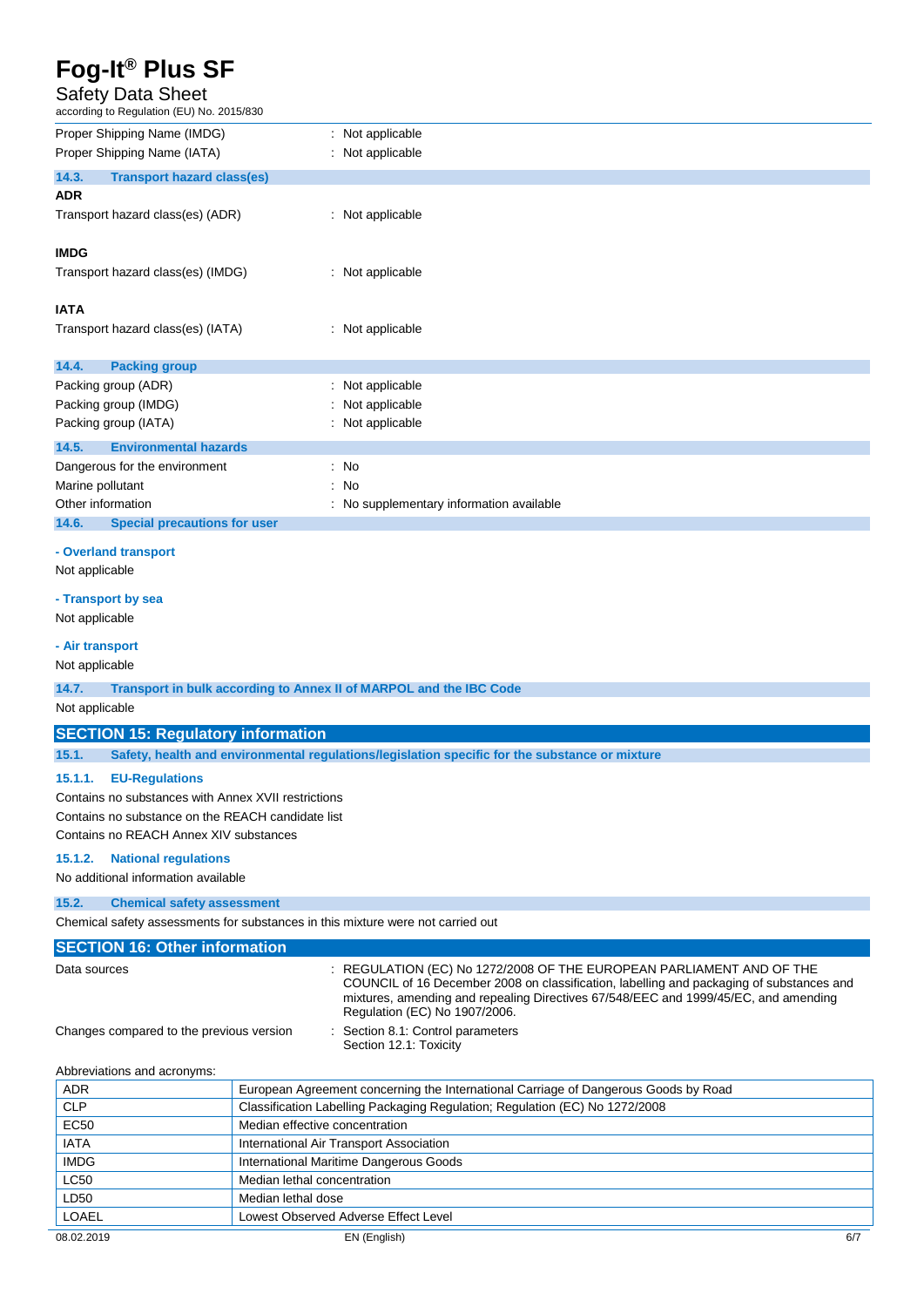## Safety Data Sheet

according to Regulation (EU) No. 2015/830

| <b>NOAEC</b> | No-Observed Adverse Effect Concentration                                                          |
|--------------|---------------------------------------------------------------------------------------------------|
| <b>NOAEL</b> | No-Observed Adverse Effect Level                                                                  |
| <b>NOEC</b>  | No-Observed Effect Concentration                                                                  |
| OECD         | Organisation for Economic Co-operation and Development                                            |
| PBT          | Persistent Bioaccumulative Toxic                                                                  |
| <b>REACH</b> | Registration, Evaluation, Authorisation and Restriction of Chemicals Regulation (EC) No 1907/2006 |
| <b>SDS</b>   | Safety data sheet                                                                                 |
| vPvB         | Very Persistent and Very Bioaccumulative                                                          |

Full text of H- and EUH-statements:

| Acute Tox. 3 (Oral) | Acute toxicity (oral), Category 3                                                          |
|---------------------|--------------------------------------------------------------------------------------------|
| Aquatic Acute 1     | Hazardous to the aquatic environment - Acute Hazard, Category 1                            |
| Eye Dam. 1          | Serious eye damage/eye irritation, Category 1                                              |
| Eye Irrit. 2        | Serious eye damage/eye irritation, Category 2                                              |
| Skin Corr. 1B       | Skin corrosion/irritation, Category 1B                                                     |
| Skin Irrit, 2       | Skin corrosion/irritation, Category 2                                                      |
| STOT SE 3           | Specific target organ toxicity - Single exposure, Category 3, Respiratory tract irritation |
| H301                | Toxic if swallowed                                                                         |
| H314                | Causes severe skin burns and eye damage                                                    |
| H315                | Causes skin irritation                                                                     |
| H318                | Causes serious eye damage                                                                  |
| H319                | Causes serious eye irritation                                                              |
| H335                | May cause respiratory irritation                                                           |
| H400                | Very toxic to aquatic life                                                                 |

### SDS EU (REACH Annex II)

This information is based on our current knowledge and is intended to describe the product for the purposes of health, safety and environmental requirements only. It should not therefore be<br>construed as guaranteeing any sp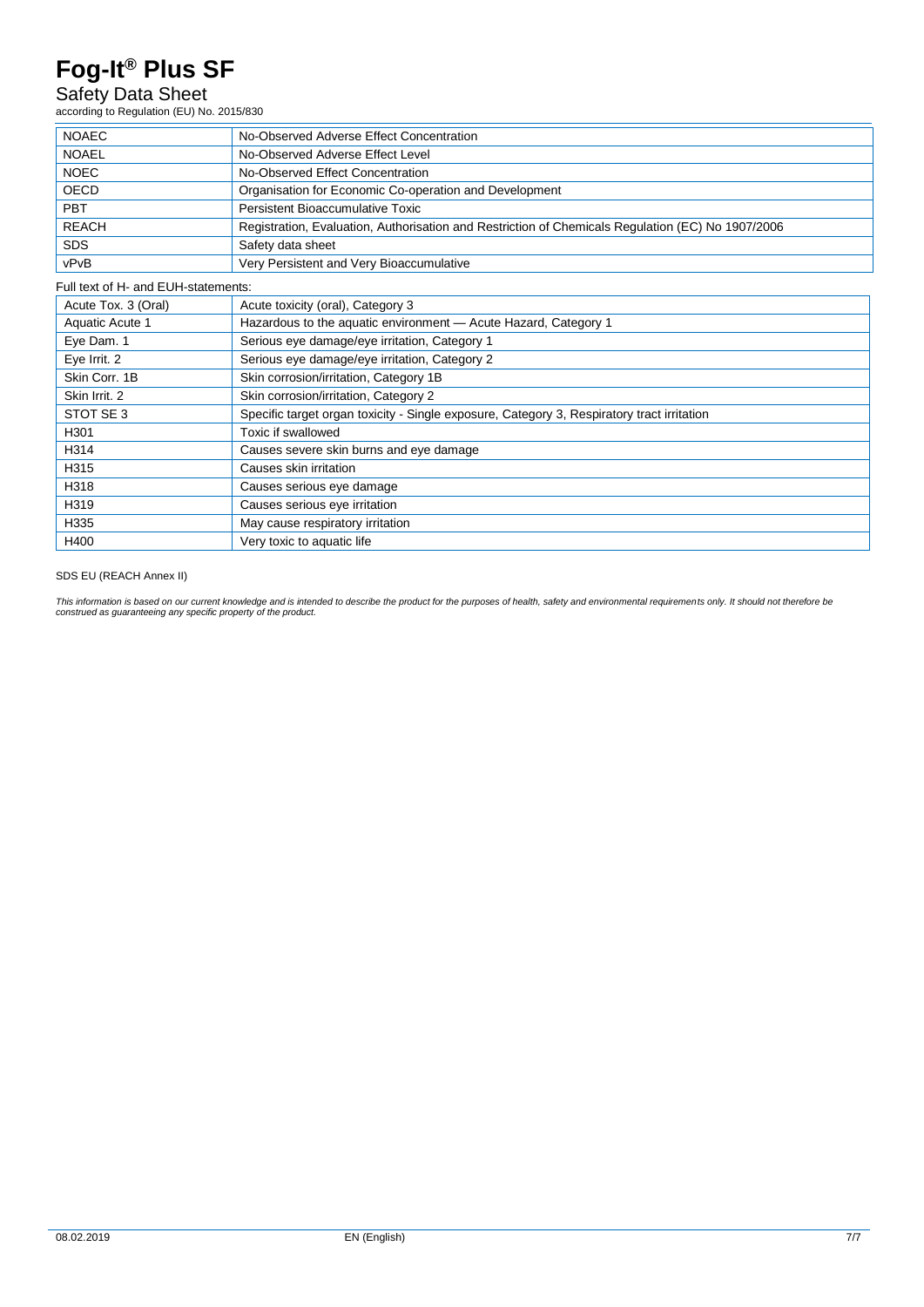

## Fiche de données de sécurité

conforme au Règlement (UE) n° 2015/830 Date d'émission: 21.06.2017 Date de révision: 08.02.2019 Versio: 1.1

|                                               |                                                        | RUBRIQUE 1: Identification de la substance/du mélange et de la société/l'entreprise              |               |                                                               |                           |                                                              |
|-----------------------------------------------|--------------------------------------------------------|--------------------------------------------------------------------------------------------------|---------------|---------------------------------------------------------------|---------------------------|--------------------------------------------------------------|
| 1.1.                                          | Identificateur de produit                              |                                                                                                  |               |                                                               |                           |                                                              |
| Forme du produit                              |                                                        | : Mélange                                                                                        |               |                                                               |                           |                                                              |
| Nom commercial                                |                                                        | : Fog-It® Plus SF                                                                                |               |                                                               |                           |                                                              |
| Autres dénominations                          |                                                        | : E 926, Oxyde de chlore(IV)                                                                     |               |                                                               |                           |                                                              |
| 1.2.                                          |                                                        | Utilisations identifiées pertinentes de la substance ou du mélange et utilisations déconseillées |               |                                                               |                           |                                                              |
| 1.2.1.                                        | Utilisations identifiées pertinentes                   |                                                                                                  |               |                                                               |                           |                                                              |
| Utilisation de la substance/mélange           |                                                        | : Désinfectants                                                                                  |               |                                                               |                           |                                                              |
| 1.2.2.                                        | Utilisations déconseillées                             |                                                                                                  |               |                                                               |                           |                                                              |
|                                               | Pas d'informations complémentaires disponibles         |                                                                                                  |               |                                                               |                           |                                                              |
| 1.3.                                          |                                                        | Renseignements concernant le fournisseur de la fiche de données de sécurité                      |               |                                                               |                           |                                                              |
| <b>Fabricant / Fournisseur</b>                |                                                        |                                                                                                  |               |                                                               |                           |                                                              |
| Innova Solutions GmbH<br>Siemensstraße 6      |                                                        |                                                                                                  |               |                                                               |                           |                                                              |
|                                               | 88048 Friedrichshafen - Deutschland                    |                                                                                                  |               |                                                               |                           |                                                              |
|                                               | T +49 (0) 7541500868 - E-Mail: mail@innovasolutions.de |                                                                                                  |               |                                                               |                           |                                                              |
| 1.4.                                          | Numéro d'appel d'urgence                               |                                                                                                  |               |                                                               |                           |                                                              |
| <b>Pays</b>                                   | Organisme/Société                                      |                                                                                                  |               | <b>Adresse</b>                                                |                           | Numéro d'urgence                                             |
| France                                        | Hôpitaux universitaires                                | Centre Antipoison et de Toxicovigilance de STRASBOURG                                            |               | 1 Place de l'Hôpital<br><b>BP 426</b>                         |                           | +33 3 88 37 37 37                                            |
|                                               |                                                        |                                                                                                  |               | 67091 Strasbourg Cedex                                        |                           |                                                              |
| <b>RUBRIQUE 2: Identification des dangers</b> |                                                        |                                                                                                  |               |                                                               |                           |                                                              |
| 2.1.                                          | Classification de la substance ou du mélange           |                                                                                                  |               |                                                               |                           |                                                              |
|                                               |                                                        | Classification selon le règlement (CE) N° 1272/2008 [CLP]                                        |               |                                                               |                           |                                                              |
| Non classé                                    |                                                        |                                                                                                  |               |                                                               |                           |                                                              |
|                                               |                                                        |                                                                                                  |               |                                                               |                           |                                                              |
|                                               |                                                        | Effets néfastes physicochimiques, pour la santé humaine et pour l'environnement                  |               |                                                               |                           |                                                              |
|                                               | Pas d'informations complémentaires disponibles         |                                                                                                  |               |                                                               |                           |                                                              |
| 2.2.                                          | Éléments d'étiquetage                                  |                                                                                                  |               |                                                               |                           |                                                              |
|                                               | Etiquetage selon le règlement (CE) N° 1272/2008 [CLP]  |                                                                                                  |               |                                                               |                           |                                                              |
| Phrases EUH                                   |                                                        | : EUH210 - Fiche de données de sécurité disponible sur demande                                   |               |                                                               |                           |                                                              |
| 2.3.<br><b>Autres dangers</b>                 |                                                        |                                                                                                  |               |                                                               |                           |                                                              |
|                                               | Pas d'informations complémentaires disponibles         |                                                                                                  |               |                                                               |                           |                                                              |
|                                               |                                                        | <b>RUBRIQUE 3: Composition/informations sur les composants</b>                                   |               |                                                               |                           |                                                              |
| 3.1.<br><b>Substances</b>                     |                                                        |                                                                                                  |               |                                                               |                           |                                                              |
| Non applicable                                |                                                        |                                                                                                  |               |                                                               |                           |                                                              |
| 3.2.<br><b>Mélanges</b>                       |                                                        |                                                                                                  |               |                                                               |                           |                                                              |
|                                               |                                                        |                                                                                                  | %             |                                                               |                           |                                                              |
| <b>Nom</b>                                    |                                                        | Identificateur de produit                                                                        |               |                                                               |                           | Classification selon le règlement<br>(CE) N° 1272/2008 [CLP] |
| Dioxyde de chlore à  %                        |                                                        | (n° CAS) 10049-04-4                                                                              | $0.25 - 0.29$ |                                                               | Acute Tox. 3 (Oral), H301 |                                                              |
|                                               |                                                        | (n° CE) 233-162-8<br>(n° index) 017-026-01-0                                                     |               |                                                               | Skin Corr. 1B, H314       | Aquatic Acute 1, H400 (M=10)                                 |
|                                               |                                                        | (n° REACH) 01-2119492305-37                                                                      |               |                                                               |                           |                                                              |
| <b>Nom</b>                                    |                                                        | Identificateur de produit                                                                        |               | (CE) N° 1272/2008 [CLP]                                       |                           | Limites de concentration spécifiques selon le règlement      |
| Dioxyde de chlore à  %                        |                                                        | (n° CAS) 10049-04-4                                                                              |               | $(0,3=< C < 3)$ Eye Irrit. 2, H319                            |                           |                                                              |
|                                               |                                                        | (n° CE) 233-162-8                                                                                |               | $(1 = < C < 5)$ Skin Irrit. 2, H315                           |                           |                                                              |
|                                               |                                                        | (n° uméro index) 017-026-01-0<br>(n° REACH) 01-2119492305-37                                     |               | $(3 = < C < 5)$ Eye Dam. 1, H318<br>(C > = 3) STOT SE 3, H335 |                           |                                                              |
|                                               |                                                        |                                                                                                  |               | (C >= 5) Skin Corr. 1B, H314                                  |                           |                                                              |
| Textes des phrases H: voir section 16         |                                                        |                                                                                                  |               |                                                               |                           |                                                              |

|      | <b>RUBRIQUE 4: Premiers secours</b>     |  |                                                                                                                                                                |  |
|------|-----------------------------------------|--|----------------------------------------------------------------------------------------------------------------------------------------------------------------|--|
| 4.1. | <b>Description des premiers secours</b> |  |                                                                                                                                                                |  |
|      | Premiers soins général                  |  | : Eloigner du lieu d'exposition, si possible à l'air libre et coucher la victime. Consulter un médecin<br>en cas de malaise. Enlever les vêtements contaminés. |  |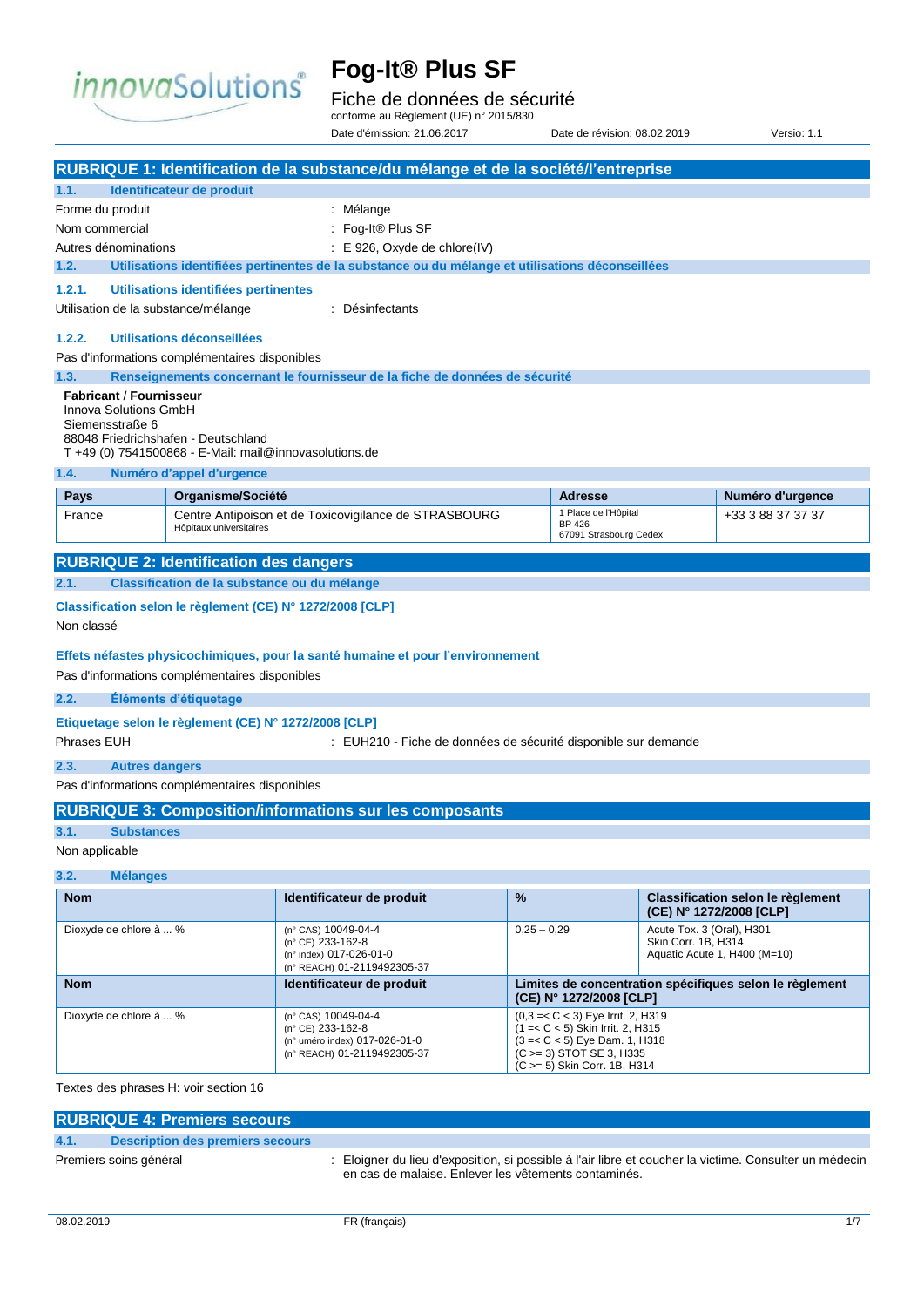## Fiche de données de sécurité

conforme au Règlement (UE) n° 2015/830

|      | Premiers soins après inhalation                   | : Faire respirer de l'air frais. Amener le sujet à l'air frais. Mettre au repos et au chaud. Consulter<br>un médecin.                                                                                                                                |
|------|---------------------------------------------------|------------------------------------------------------------------------------------------------------------------------------------------------------------------------------------------------------------------------------------------------------|
|      | Premiers soins après contact avec la peau         | : Laver abondamment à l'eau et au savon. En cas d'irritation cutanée: consulter un médecin.                                                                                                                                                          |
|      | Premiers soins après contact oculaire             | : Rincer avec précaution à l'eau pendant plusieurs minutes. Enlever les lentilles de contact si la<br>victime en porte et si elles peuvent être facilement enlevées. Continuer à rincer. Si l'irritation<br>oculaire persiste: consulter un médecin. |
|      | Premiers soins après ingestion                    | : Rincer la bouche. Faire boire beaucoup d'eau par mesure de précaution. NE PAS faire vomir.<br>En cas de malaise consulter un médecin.                                                                                                              |
| 4.2. | Principaux symptômes et effets, aigus et différés |                                                                                                                                                                                                                                                      |
|      |                                                   |                                                                                                                                                                                                                                                      |

Symptômes/lésions **intervalse : Dans les conditions normales d'utilisation**, aucun effet néfaste pour la santé n'a pu être observé.

## **4.3. Indication des éventuels soins médicaux immédiats et traitements particuliers nécessaires**

Traitement symptomatique. EN CAS D'INGESTION: lavage d'estomac. Traiter comme une brûlure.

|                                | <b>RUBRIQUE 5: Mesures de lutte contre l'incendie</b>           |                                                                                                                                                                                                                                                                                       |
|--------------------------------|-----------------------------------------------------------------|---------------------------------------------------------------------------------------------------------------------------------------------------------------------------------------------------------------------------------------------------------------------------------------|
| 5.1.                           | <b>Moyens d'extinction</b>                                      |                                                                                                                                                                                                                                                                                       |
| Moyens d'extinction appropriés |                                                                 | : Eau.                                                                                                                                                                                                                                                                                |
|                                | Agents d'extinction non appropriés                              | Ne pas utiliser un fort courant d'eau.                                                                                                                                                                                                                                                |
| 5.2.                           | Dangers particuliers résultant de la substance ou du mélange    |                                                                                                                                                                                                                                                                                       |
| Danger d'incendie              |                                                                 | : Risque d'éclatement sous l'action de la chaleur, par augmentation de la pression interne.                                                                                                                                                                                           |
| d'incendie                     | Produits de décomposition dangereux en cas                      | Chlore. Oxygène.                                                                                                                                                                                                                                                                      |
| 5.3.                           | <b>Conseils aux pompiers</b>                                    |                                                                                                                                                                                                                                                                                       |
|                                | Mesures de précaution contre l'incendie                         | Eloigner les récipients de la zone de feu, si cela peut être fait sans risque.                                                                                                                                                                                                        |
|                                | Instructions de lutte contre l'incendie                         | Refroidir les conteneurs exposés par pulvérisation ou brouillard d'eau. Eviter que les eaux<br>usées de lutte contre l'incendie contaminent l'environnement.                                                                                                                          |
|                                | Protection en cas d'incendie                                    | Ne pas pénétrer dans la zone de feu sans équipement de protection, y compris une protection<br>respiratoire.                                                                                                                                                                          |
|                                | RUBRIQUE 6: Mesures à prendre en cas de dispersion accidentelle |                                                                                                                                                                                                                                                                                       |
| 6.1.                           |                                                                 | Précautions individuelles, équipement de protection et procédures d'urgence                                                                                                                                                                                                           |
|                                | Mesures générales                                               | Eloigner le personnel superflu.                                                                                                                                                                                                                                                       |
| 6.1.1.                         | <b>Pour les non-secouristes</b>                                 |                                                                                                                                                                                                                                                                                       |
|                                | Procédures d'urgence                                            | Intervention limitée au personnel qualifié muni des protections appropriées.                                                                                                                                                                                                          |
| 6.1.2.                         | <b>Pour les secouristes</b>                                     |                                                                                                                                                                                                                                                                                       |
| Equipement de protection       |                                                                 | : Utiliser l'équipement de protection individuel requis. Utiliser un appareil respiratoire autonome.                                                                                                                                                                                  |
| 6.2.                           | Précautions pour la protection de l'environnement               |                                                                                                                                                                                                                                                                                       |
| potables.                      |                                                                 | Empêcher le liquide d'entrer dans les égouts, les cours d'eau, le sous-sol et les soubassements. Eviter la pénétration dans les égouts et les eaux                                                                                                                                    |
| 6.3.                           | Méthodes et matériel de confinement et de nettoyage             |                                                                                                                                                                                                                                                                                       |
|                                | Procédés de nettoyage                                           | : Absorber le produit répandu aussi vite que possible au moyen de solides inertes tels que<br>l'argile ou la terre de diatomées. Garder dans un récipient adéquat et fermé pour élimination.<br>Eliminer conformément aux prescriptions locales applicables. Utiliser des produits de |

### **6.4. Référence à d'autres rubriques**

Voir la rubrique 8 en ce qui concerne les protections individuelles à utiliser. Voir la rubrique 13 en ce qui concerne l'élimination des déchets résultant du nettoyage.

| <b>RUBRIQUE 7: Manipulation et stockage</b>                     |                                                                                                                                                                                                                                                                                                                                                                                                   |  |
|-----------------------------------------------------------------|---------------------------------------------------------------------------------------------------------------------------------------------------------------------------------------------------------------------------------------------------------------------------------------------------------------------------------------------------------------------------------------------------|--|
| Précautions à prendre pour une manipulation sans danger<br>7.1. |                                                                                                                                                                                                                                                                                                                                                                                                   |  |
| Précautions à prendre pour une manipulation<br>sans danger      | : Veiller à une ventilation adéquate. Ne pas inhaler le gaz/la vapeur/les aérosols. Eviter le<br>contact avec la peau et les yeux. Conserver le récipient bien fermé. Protéger de la forte chaleur<br>et du rayonnement direct du soleil. Eviter de laisser sécher le produit.                                                                                                                    |  |
| Mesures d'hygiène                                               | : Produit à manipuler en suivant une bonne hygiène industrielle et des procédures de sécurité.<br>Ne pas manger, ne pas boire et ne pas fumer pendant l'utilisation. Se laver les mains et toute<br>autre zone exposée avec un savon doux et de l'eau, avant de manger, de boire, de fumer, et<br>avant de quitter le travail. Enlever les vêtements contaminés et les laver avant réutilisation. |  |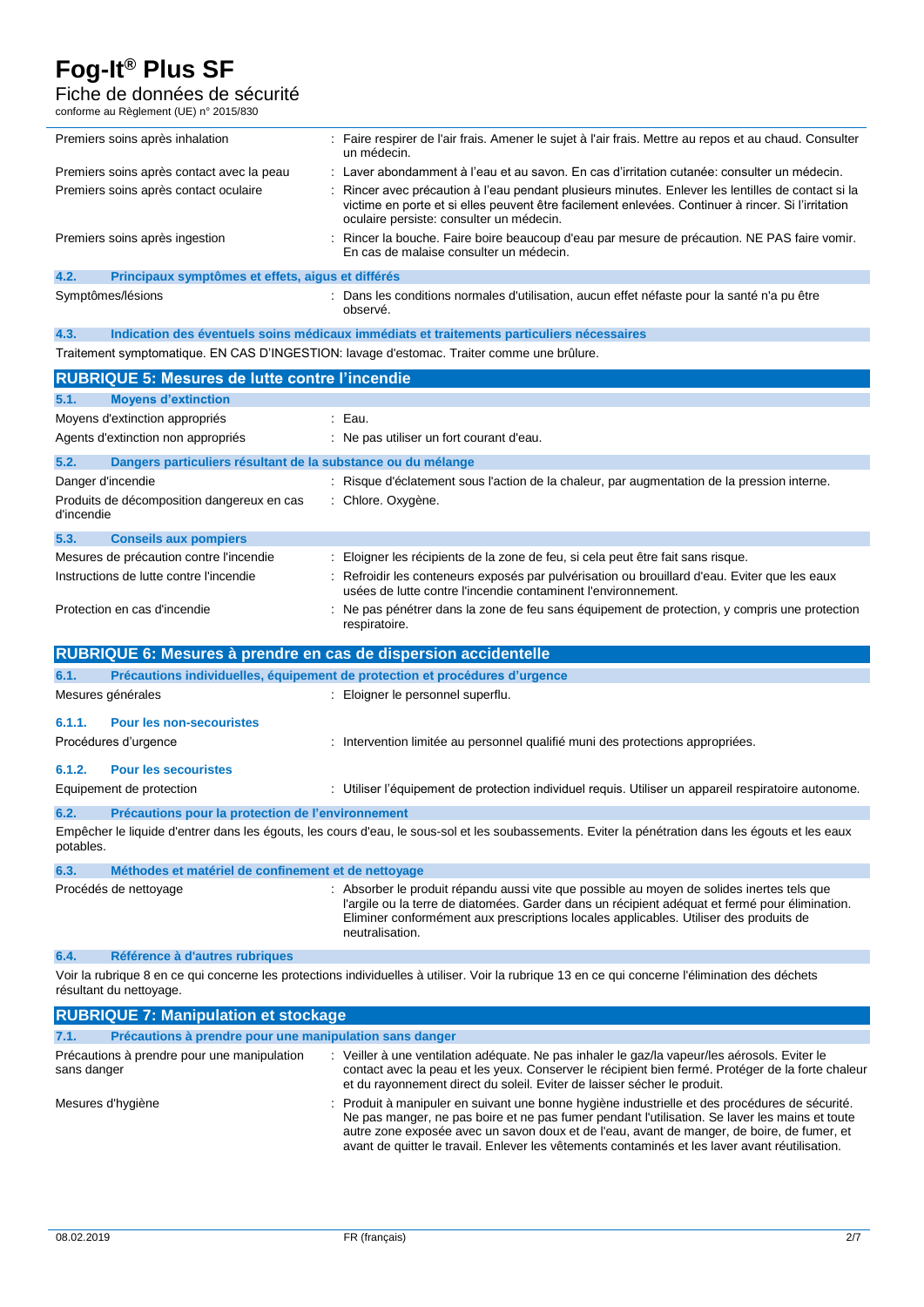### Fiche de données de sécurité

conforme au Règlement (UE) n° 2015/830

| 7.2.                   |                                        | Conditions d'un stockage sûr, y compris d'éventuelles incompatibilités                                                                                                                                                                             |
|------------------------|----------------------------------------|----------------------------------------------------------------------------------------------------------------------------------------------------------------------------------------------------------------------------------------------------|
| Conditions de stockage |                                        | : Conserver dans l'emballage d'origine. Conserver dans un endroit sec, frais et très bien ventilé.<br>Maintenir le récipient fermé de manière étanche. Protéger de la forte chaleur et du<br>rayonnement direct du soleil. Protéger contre le gel. |
|                        | Informations sur le stockage en commun | : Conserver à l'écart des aliments et boissons, y compris ceux pour animaux. Séparer de:<br>Acides. Agents réducteurs. Composés soufrés. Matières combustibles. Métaux.                                                                            |

### **7.3. Utilisation(s) finale(s) particulière(s)**

Pas d'informations complémentaires disponibles

**RUBRIQUE 8: Contrôles de l'exposition/protection individuelle**

| 8.1.<br>Paramètres de contrôle           |                                          |                           |                         |  |  |
|------------------------------------------|------------------------------------------|---------------------------|-------------------------|--|--|
| Dioxyde de chlore à  % (10049-04-4)      |                                          |                           |                         |  |  |
| France                                   | Nom local                                |                           | Chlore (dioxyde de)     |  |  |
| France                                   | VME (mg/m <sup>3</sup> )                 |                           | $0,3$ mg/m <sup>3</sup> |  |  |
| France                                   | VME (ppm)                                |                           | $0,1$ ppm               |  |  |
| France                                   | $VLE$ (mg/m <sup>3</sup> )               |                           | $0,8$ mg/m <sup>3</sup> |  |  |
| France                                   | VLE (ppm)                                |                           | $0,3$ ppm               |  |  |
| Belgique                                 | Nom local                                |                           | Chlore (dioxyde de)     |  |  |
| Belgique                                 | Valeur seuil (mg/m <sup>3</sup> )        |                           | $0,28 \text{ mg/m}^3$   |  |  |
| Belgique                                 | Valeur seuil (ppm)                       |                           | $0,1$ ppm               |  |  |
| Belgique                                 | Valeur courte durée (mg/m <sup>3</sup> ) |                           | $0,84 \text{ mg/m}^3$   |  |  |
| Belgique                                 | Valeur courte durée (ppm)                |                           | $0,3$ ppm               |  |  |
| Suisse                                   | Nom local                                |                           | Chlore (dioxyde de)     |  |  |
| Suisse                                   | VME (mg/m <sup>3</sup> )                 |                           | $0,3$ mg/m <sup>3</sup> |  |  |
| Suisse                                   | VME (ppm)                                |                           | $0,1$ ppm               |  |  |
| Suisse                                   | VLE (mg/m <sup>3</sup> )                 |                           | $0,3$ mg/m <sup>3</sup> |  |  |
| Suisse                                   | VLE (ppm)                                |                           | $0,1$ ppm               |  |  |
| Chlore (7782-50-5)                       |                                          |                           |                         |  |  |
| UE                                       | IOELV STEL (mg/m <sup>3</sup> )          |                           | $1,5 \, \text{mg/m}^3$  |  |  |
| UE                                       | IOELV STEL (ppm)                         |                           | $0,5$ ppm               |  |  |
| France                                   | Nom local                                |                           | Chlore                  |  |  |
| France                                   | VLE (mg/m <sup>3</sup> )                 |                           | $1,5 \,\mathrm{mg/m^3}$ |  |  |
| France                                   | VLE (ppm)                                |                           | $0,5$ ppm               |  |  |
| Belgique                                 | Nom local                                |                           | Chlore                  |  |  |
| Belgique                                 | Valeur courte durée (mg/m <sup>3</sup> ) |                           | $1,5 \,\mathrm{mg/m^3}$ |  |  |
| Belgique                                 | Valeur courte durée (ppm)                |                           | $0,5$ ppm               |  |  |
| Suisse                                   | Nom local                                |                           | Chlore                  |  |  |
| Suisse                                   | $VME$ (mg/m <sup>3</sup> )               |                           | $1,5$ mg/m <sup>3</sup> |  |  |
| Suisse                                   | VME (ppm)                                |                           | $0,5$ ppm               |  |  |
| Suisse                                   | $VLE$ (mg/m <sup>3</sup> )               |                           | $1,5 \, \text{mg/m}^3$  |  |  |
| Suisse                                   | VLE (ppm)                                |                           | $0,5$ ppm               |  |  |
| Luxembourg                               | Nom local                                |                           | Chlore                  |  |  |
| Luxembourg                               | OEL STEL (mg/m <sup>3</sup> )            |                           | $1,5$ mg/m <sup>3</sup> |  |  |
| Luxembourg                               | OEL STEL (ppm)                           |                           | $0,5$ ppm               |  |  |
| Dioxyde de chlore à  % (10049-04-4)      |                                          |                           |                         |  |  |
| DNEL/DMEL (Travailleurs)                 |                                          |                           |                         |  |  |
| A long terme - effets locaux, inhalation |                                          | $0,304$ mg/m <sup>3</sup> |                         |  |  |
| PNEC (Eau)                               |                                          |                           |                         |  |  |
| PNEC aqua (eau douce)                    |                                          | 0,000021 mg/l             |                         |  |  |
| PNEC aqua (eau de mer)                   |                                          | 0,000021 mg/l             |                         |  |  |
| PNEC aqua (intermittente, eau douce)     |                                          | 0,0002 mg/l               |                         |  |  |
| PNEC (STP)                               |                                          |                           |                         |  |  |
| PNEC station d'épuration                 |                                          | $0,01$ mg/l               |                         |  |  |
| <b>Contrôles de l'exposition</b><br>8.2. |                                          |                           |                         |  |  |

### **Contrôles techniques appropriés:**

Assurer une extraction ou une ventilation générale du local afin de réduire les concentrations de vapeurs.

### **Protection des mains:**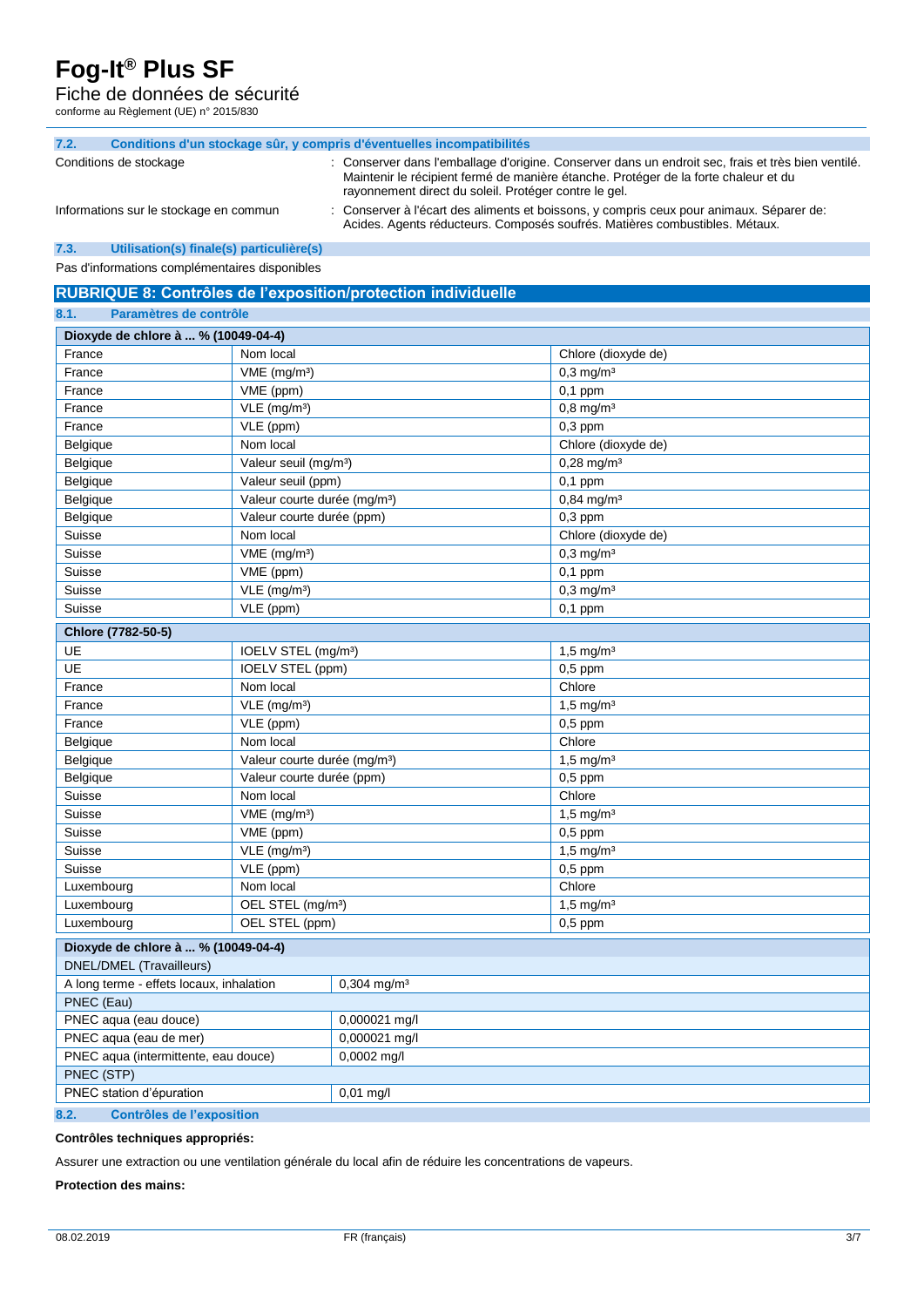## Fiche de données de sécurité

conforme au Règlement (UE) n° 2015/830

Eviter le contact avec la peau. Porter des gants appropriés. (EN 374). Gants en PVC. Polyéthylène. 0,5 mm. La durée de percement exacte doit être fournie par le fabricant des gants de protection et à respecter.

### **Protection oculaire:**

Éviter le contact avec les yeux. Lunettes anti-éclaboussures ou lunettes de sécurité (EN 166)

### **Protection de la peau et du corps:**

Porter un vêtement de protection approprié

### **Protection des voies respiratoires:**

Il n'est pas nécessaire de porter un respirateur lors de l'utilisation courante de ce produit. En cas de dépassement des limites d'exposition : Masque à gaz avec filtre type B. (DIN EN 141)

| <b>RUBRIQUE 9: Propriétés physiques et chimiques</b>                                  |                                         |  |  |  |
|---------------------------------------------------------------------------------------|-----------------------------------------|--|--|--|
| Informations sur les propriétés physiques et chimiques essentielles<br>9.1.           |                                         |  |  |  |
| Aspect                                                                                | : Liquide. Jaunâtre                     |  |  |  |
| Odeur                                                                                 | : Légèrement piquant                    |  |  |  |
| Seuil olfactif                                                                        | : $\approx 0.1$ ppm                     |  |  |  |
| рH                                                                                    | : 7                                     |  |  |  |
| Point de fusion/point de congélation                                                  | : 0 °C                                  |  |  |  |
| Point initial d'ébullition et intervalle d'ébullition                                 | : 100 °C                                |  |  |  |
| Point d'éclair                                                                        | Non applicable                          |  |  |  |
| Taux d'évaporation                                                                    | Aucune donnée disponible                |  |  |  |
| Inflammabilité (solide, gaz)                                                          | Non applicable                          |  |  |  |
| Limites supérieures/inférieures d'inflammabilité<br>ou limites d'explosivité          | : Aucune donnée disponible              |  |  |  |
| Pression de vapeur                                                                    | : $\approx$ 14 mbar (20 °C)             |  |  |  |
| Densité de vapeur                                                                     | Aucune donnée disponible                |  |  |  |
| Masse volumique                                                                       | 1 g/cm <sup>3</sup> (20 °C)             |  |  |  |
| Solubilité(s)                                                                         | Eau: complètement miscible              |  |  |  |
| Coefficient de partage: n-octanol/eau                                                 | Aucune donnée disponible                |  |  |  |
| Température d'auto-inflammabilité                                                     | Aucune donnée disponible                |  |  |  |
| Température de décomposition                                                          | : $>45^{\circ}$ C                       |  |  |  |
| Viscosité                                                                             | 2,4 mPa.s (20 $^{\circ}$ C) (dynamique) |  |  |  |
| Propriétés explosives                                                                 | Le produit n'est pas explosif.          |  |  |  |
| Propriétés comburantes                                                                | Aucune donnée disponible                |  |  |  |
| 9.2.<br><b>Autres informations</b>                                                    |                                         |  |  |  |
| Pas d'informations complémentaires disponibles                                        |                                         |  |  |  |
| <b>RUBRIQUE 10: Stabilité et réactivité</b>                                           |                                         |  |  |  |
| 10.1.<br><b>Réactivité</b>                                                            |                                         |  |  |  |
| Pas de réaction dangereuse connue dans les conditions normales d'emploi.              |                                         |  |  |  |
| 10.2.<br>Stabilité chimique                                                           |                                         |  |  |  |
| Stable dans les conditions d'utilisation et de stockage recommandées à la rubrique 7. |                                         |  |  |  |
| 10.3.<br>Possibilité de réactions dangereuses                                         |                                         |  |  |  |
| Au contact d'un acide, dégage un gaz toxique.                                         |                                         |  |  |  |
| 10.4.<br><b>Conditions à éviter</b>                                                   |                                         |  |  |  |
| Températures élevées. Surchauffe. Protéger du rayonnement solaire.                    |                                         |  |  |  |
| 10.5.<br><b>Matières incompatibles</b>                                                |                                         |  |  |  |
| Acides forts. Agents réducteurs. Métaux et sels métalliques.                          |                                         |  |  |  |
| Produits de décomposition dangereux<br>10.6.                                          |                                         |  |  |  |
| Chlore. Oxygène.                                                                      |                                         |  |  |  |
| <b>RUBRIQUE 11: Informations toxicologiques</b>                                       |                                         |  |  |  |
| 11.1.<br>Informations sur les effets toxicologiques                                   |                                         |  |  |  |
| Toxicité aigüe (orale)                                                                | : Non classé                            |  |  |  |
| Toxicité aigüe (voie cutanée)                                                         | Non classé                              |  |  |  |
| Toxicité aigüe (inhalation)                                                           | Non classé                              |  |  |  |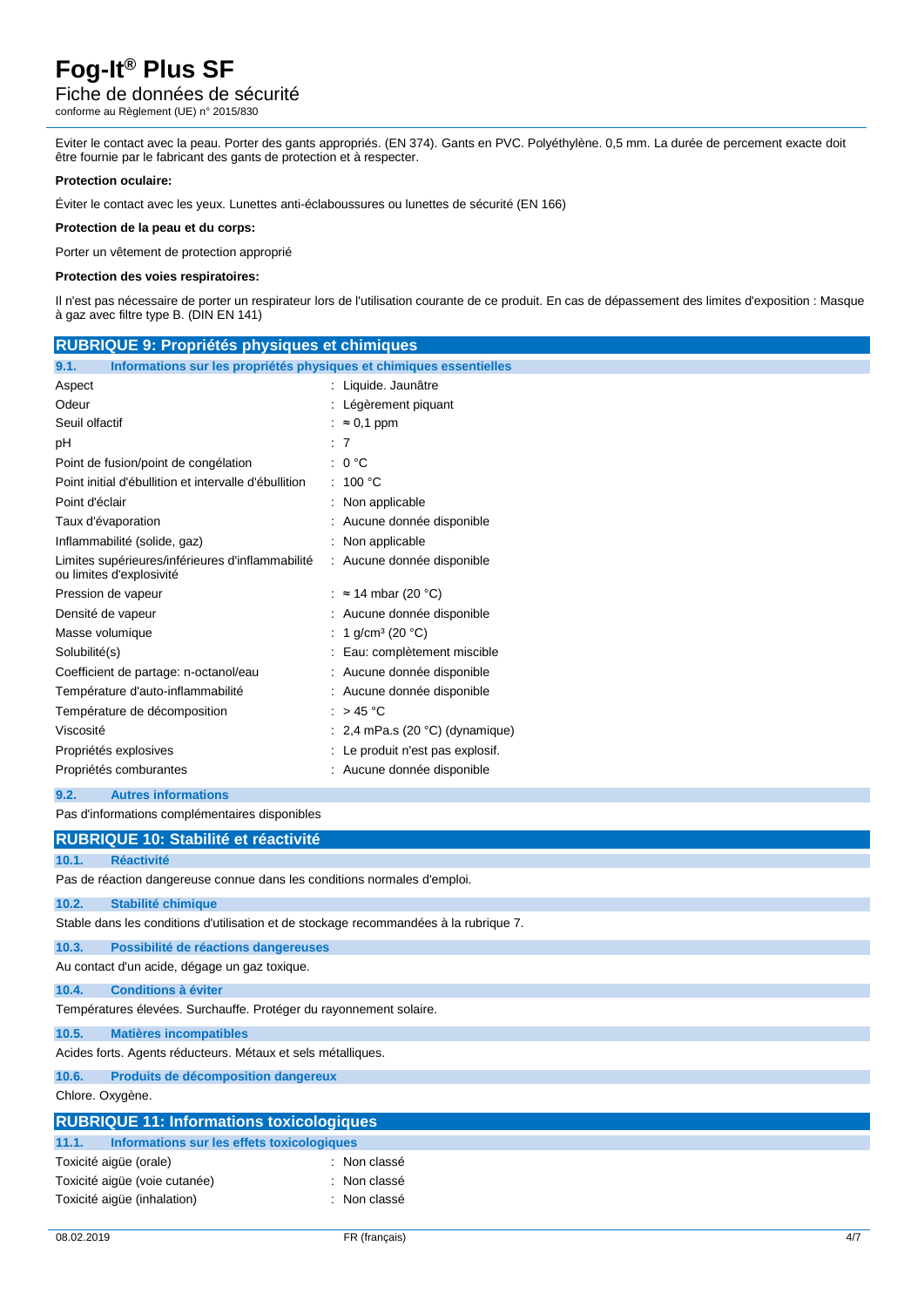## Fiche de données de sécurité

conforme au Règlement (UE) n° 2015/830

| Dioxyde de chlore à  % (10049-04-4)                                      |                                                                                         |
|--------------------------------------------------------------------------|-----------------------------------------------------------------------------------------|
| DL50 orale rat                                                           | 93,86 mg/kg (solution de dioxyde de chlore, 0,2 %)                                      |
| CL50 inhalation rat                                                      | 32 ppmv/4h (dioxyde de chlore)                                                          |
| Corrosion cutanée/irritation cutanée                                     | Non classé                                                                              |
| Indications complémentaires                                              | Compte tenu des données disponibles, les critères de classification ne sont pas remplis |
| Lésions oculaires graves/irritation oculaire                             | Non classé                                                                              |
| Indications complémentaires                                              | Compte tenu des données disponibles, les critères de classification ne sont pas remplis |
| Sensibilisation respiratoire ou cutanée                                  | Non classé                                                                              |
| Indications complémentaires                                              | Compte tenu des données disponibles, les critères de classification ne sont pas remplis |
| Mutagénicité sur les cellules germinales                                 | Non classé                                                                              |
| Indications complémentaires                                              | Compte tenu des données disponibles, les critères de classification ne sont pas remplis |
| Cancérogénicité                                                          | Non classé                                                                              |
| Indications complémentaires                                              | Compte tenu des données disponibles, les critères de classification ne sont pas remplis |
| Toxicité pour la reproduction                                            | Non classé                                                                              |
| Indications complémentaires                                              | Compte tenu des données disponibles, les critères de classification ne sont pas remplis |
| Toxicité spécifique pour certains organes cibles<br>(exposition unique)  | Non classé                                                                              |
| Indications complémentaires                                              | Compte tenu des données disponibles, les critères de classification ne sont pas remplis |
| Toxicité spécifique pour certains organes cibles<br>(exposition répétée) | : Non classé                                                                            |
| Indications complémentaires                                              | Compte tenu des données disponibles, les critères de classification ne sont pas remplis |
| Danger par aspiration                                                    | Non classé                                                                              |
| Indications complémentaires                                              | Compte tenu des données disponibles, les critères de classification ne sont pas remplis |
| Fog-It® Plus SF                                                          |                                                                                         |
| Viscosité, cinématique                                                   | $2.4$ mm $2/s$                                                                          |
|                                                                          |                                                                                         |
| <b>RUBRIQUE 12: Informations écologiques</b>                             |                                                                                         |
| 12.1.<br><b>Toxicité</b>                                                 |                                                                                         |
| Toxicité aquatique aiguë                                                 | Non classé                                                                              |
| Toxicité chronique pour le milieu aquatique                              | : Non classé                                                                            |
| Dioxyde de chlore à  % (10049-04-4)                                      |                                                                                         |
| CL50 poisson                                                             | 0,021 mg/l 96 h, Brachydanio rerio                                                      |
| CE50 daphnie                                                             | 0,063 mg/l 48 h, Daphnia magna                                                          |
| CE50 algues                                                              | 1,096 mg/l 72 h, Selenastrum capricornutum                                              |
| NOEC crustacé                                                            | 0,015 mg/l 22 d, Daphnia magna                                                          |
| NOEC algues                                                              | 0,02 mg/l 72 d, Selenastrum capricornutum                                               |
| CE50 microorganismes                                                     | 10,7 mg/l 3 h, Boue activée (OECD 209)                                                  |
| 12.2.<br>Persistance et dégradabilité                                    |                                                                                         |
| Fog-It <sup>®</sup> Plus SF                                              |                                                                                         |
| Persistance et dégradabilité                                             | Le produit est biodégradable.                                                           |

### **12.3. Potentiel de bioaccumulation**

Pas d'informations complémentaires disponibles

### **12.4. Mobilité dans le sol**

Pas d'informations complémentaires disponibles

```
12.5. Résultats des évaluations PBT et vPvB
```
Ne remplit pas les critères : Persistant, Bioaccumulable et Toxique (PBT), Très Persistant et Très Bioaccumulable (vPvB).

**12.6. Autres effets néfastes**

Pas d'informations complémentaires disponibles

| <b>RUBRIQUE 13: Considérations relatives à l'élimination</b> |                                                                                                                           |  |  |  |
|--------------------------------------------------------------|---------------------------------------------------------------------------------------------------------------------------|--|--|--|
| Méthodes de traitement des déchets<br>13.1.                  |                                                                                                                           |  |  |  |
| Législation régionale (déchets)                              | Eliminer conformément aux règlements de sécurité locaux/nationaux en viqueur.                                             |  |  |  |
| Méthodes de traitement des déchets                           | : Ne pas éliminer avec les ordures ménagères. Ne pas jeter les résidus à l'égout. Eviter de<br>laisser sécher le produit. |  |  |  |
| Produit / Recommandations pour l'élimination<br>des déchets  | Lorsqu'ils sont totalement vides, les récipients sont recyclables comme tout autre emballage.                             |  |  |  |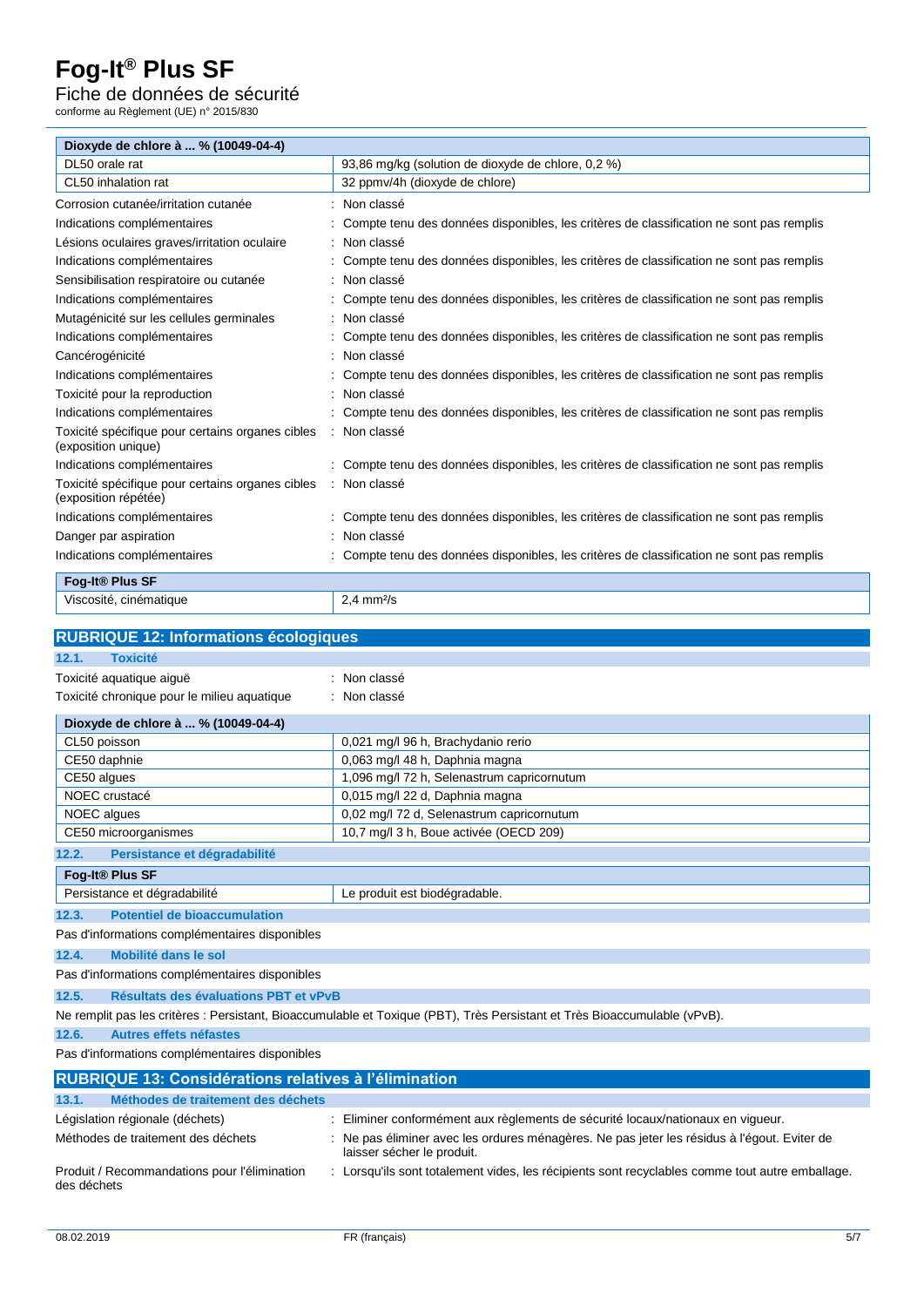### Fiche de données de sécurité

conforme au Règlement (UE) n° 2015/830

| : Les codes de déchets ne se réfèrent pas aux produits mais à leur origine. Le fabricant ne peut<br>Indications complémentaires<br>donc indiquer aucun code de déchet pour les produits utilisés dans les différentes branches.<br>Les codes indiquées sont des recommandations pour l'utilisateur.<br>15 00 00 - EMBALLAGES ET DÉCHETS D'EMBALLAGES, ABSORBANTS, CHIFFONS<br>Classification selon le Catalogue européen des<br>D'ESSUYAGE, MATÉRIAUX FILTRANTS ET VÊTEMENTS DE PROTECTION NON<br>déchets (CED)<br>SPÉCIFIÉS AILLEURS<br>15 01 00 - emballages et déchets d'emballages (y compris les déchets d'emballages<br>municipaux collectés séparément)<br>15 01 10* - emballages contenant des résidus de substances dangereuses ou contaminés par<br>de tels résidus<br>06 00 00 - DÉCHETS DES PROCÉDÉS DE LA CHIMIE MINÉRALE<br>06 13 00 - déchets des procédés de la chimie minérale non spécifiés ailleurs<br>06 13 01 <sup>*</sup> - produits phytosanitaires inorganiques, agents de protection du bois et autres<br>biocides<br>18 01 06* - produits chimiques à base de ou contenant des substances dangereuses<br><b>RUBRIQUE 14: Informations relatives au transport</b><br>Conformément aux exigences de ADR / IMDG / IATA<br>14.1.<br><b>Numéro ONU</b><br>N° ONU (ADR)<br>: Non applicable<br>N° ONU (IMDG)<br>: Non applicable<br>N° ONU (IATA)<br>: Non applicable<br>14.2.<br>Désignation officielle de transport de l'ONU<br>Désignation officielle de transport (ADR)<br>: Non applicable<br>Désignation officielle de transport (IMDG)<br>: Non applicable<br>Désignation officielle de transport (IATA)<br>: Non applicable<br>14.3.<br>Classe(s) de danger pour le transport<br><b>ADR</b><br>Classe(s) de danger pour le transport (ADR)<br>: Non applicable<br><b>IMDG</b><br>Classe(s) de danger pour le transport (IMDG)<br>: Non applicable<br><b>IATA</b><br>Classe(s) de danger pour le transport (IATA)<br>: Non applicable<br><b>Groupe d'emballage</b><br>14.4.<br>Groupe d'emballage (ADR)<br>: Non applicable<br>Groupe d'emballage (IMDG)<br>: Non applicable<br>Groupe d'emballage (IATA)<br>: Non applicable<br>14.5.<br><b>Dangers pour l'environnement</b><br>: Non<br>Dangereux pour l'environnement<br>Polluant marin<br>: Non<br>Autres informations<br>: Pas d'informations supplémentaires disponibles<br>Précautions particulières à prendre par l'utilisateur<br>14.6.<br>- Transport par voie terrestre<br>Non applicable<br>- Transport maritime<br>Non applicable<br>- Transport aérien<br>Non applicable<br>14.7.<br>Transport en vrac conformément à l'annexe II de la convention Marpol et au recueil IBC<br>Non applicable<br><b>RUBRIQUE 15: Informations relatives à la réglementation</b><br>15.1.<br>Réglementations/législation particulières à la substance ou au mélange en matière de sécurité, de santé et d'environnement |                                      |  |
|-------------------------------------------------------------------------------------------------------------------------------------------------------------------------------------------------------------------------------------------------------------------------------------------------------------------------------------------------------------------------------------------------------------------------------------------------------------------------------------------------------------------------------------------------------------------------------------------------------------------------------------------------------------------------------------------------------------------------------------------------------------------------------------------------------------------------------------------------------------------------------------------------------------------------------------------------------------------------------------------------------------------------------------------------------------------------------------------------------------------------------------------------------------------------------------------------------------------------------------------------------------------------------------------------------------------------------------------------------------------------------------------------------------------------------------------------------------------------------------------------------------------------------------------------------------------------------------------------------------------------------------------------------------------------------------------------------------------------------------------------------------------------------------------------------------------------------------------------------------------------------------------------------------------------------------------------------------------------------------------------------------------------------------------------------------------------------------------------------------------------------------------------------------------------------------------------------------------------------------------------------------------------------------------------------------------------------------------------------------------------------------------------------------------------------------------------------------------------------------------------------------------------------------------------------------------------------------------------------------------------------------------------------------------------------------------------------------------------------------------------------------------------------------------------------------------------------------------------------------------------------------------------|--------------------------------------|--|
|                                                                                                                                                                                                                                                                                                                                                                                                                                                                                                                                                                                                                                                                                                                                                                                                                                                                                                                                                                                                                                                                                                                                                                                                                                                                                                                                                                                                                                                                                                                                                                                                                                                                                                                                                                                                                                                                                                                                                                                                                                                                                                                                                                                                                                                                                                                                                                                                                                                                                                                                                                                                                                                                                                                                                                                                                                                                                                 |                                      |  |
|                                                                                                                                                                                                                                                                                                                                                                                                                                                                                                                                                                                                                                                                                                                                                                                                                                                                                                                                                                                                                                                                                                                                                                                                                                                                                                                                                                                                                                                                                                                                                                                                                                                                                                                                                                                                                                                                                                                                                                                                                                                                                                                                                                                                                                                                                                                                                                                                                                                                                                                                                                                                                                                                                                                                                                                                                                                                                                 |                                      |  |
|                                                                                                                                                                                                                                                                                                                                                                                                                                                                                                                                                                                                                                                                                                                                                                                                                                                                                                                                                                                                                                                                                                                                                                                                                                                                                                                                                                                                                                                                                                                                                                                                                                                                                                                                                                                                                                                                                                                                                                                                                                                                                                                                                                                                                                                                                                                                                                                                                                                                                                                                                                                                                                                                                                                                                                                                                                                                                                 |                                      |  |
|                                                                                                                                                                                                                                                                                                                                                                                                                                                                                                                                                                                                                                                                                                                                                                                                                                                                                                                                                                                                                                                                                                                                                                                                                                                                                                                                                                                                                                                                                                                                                                                                                                                                                                                                                                                                                                                                                                                                                                                                                                                                                                                                                                                                                                                                                                                                                                                                                                                                                                                                                                                                                                                                                                                                                                                                                                                                                                 |                                      |  |
|                                                                                                                                                                                                                                                                                                                                                                                                                                                                                                                                                                                                                                                                                                                                                                                                                                                                                                                                                                                                                                                                                                                                                                                                                                                                                                                                                                                                                                                                                                                                                                                                                                                                                                                                                                                                                                                                                                                                                                                                                                                                                                                                                                                                                                                                                                                                                                                                                                                                                                                                                                                                                                                                                                                                                                                                                                                                                                 |                                      |  |
|                                                                                                                                                                                                                                                                                                                                                                                                                                                                                                                                                                                                                                                                                                                                                                                                                                                                                                                                                                                                                                                                                                                                                                                                                                                                                                                                                                                                                                                                                                                                                                                                                                                                                                                                                                                                                                                                                                                                                                                                                                                                                                                                                                                                                                                                                                                                                                                                                                                                                                                                                                                                                                                                                                                                                                                                                                                                                                 |                                      |  |
|                                                                                                                                                                                                                                                                                                                                                                                                                                                                                                                                                                                                                                                                                                                                                                                                                                                                                                                                                                                                                                                                                                                                                                                                                                                                                                                                                                                                                                                                                                                                                                                                                                                                                                                                                                                                                                                                                                                                                                                                                                                                                                                                                                                                                                                                                                                                                                                                                                                                                                                                                                                                                                                                                                                                                                                                                                                                                                 |                                      |  |
|                                                                                                                                                                                                                                                                                                                                                                                                                                                                                                                                                                                                                                                                                                                                                                                                                                                                                                                                                                                                                                                                                                                                                                                                                                                                                                                                                                                                                                                                                                                                                                                                                                                                                                                                                                                                                                                                                                                                                                                                                                                                                                                                                                                                                                                                                                                                                                                                                                                                                                                                                                                                                                                                                                                                                                                                                                                                                                 |                                      |  |
|                                                                                                                                                                                                                                                                                                                                                                                                                                                                                                                                                                                                                                                                                                                                                                                                                                                                                                                                                                                                                                                                                                                                                                                                                                                                                                                                                                                                                                                                                                                                                                                                                                                                                                                                                                                                                                                                                                                                                                                                                                                                                                                                                                                                                                                                                                                                                                                                                                                                                                                                                                                                                                                                                                                                                                                                                                                                                                 |                                      |  |
|                                                                                                                                                                                                                                                                                                                                                                                                                                                                                                                                                                                                                                                                                                                                                                                                                                                                                                                                                                                                                                                                                                                                                                                                                                                                                                                                                                                                                                                                                                                                                                                                                                                                                                                                                                                                                                                                                                                                                                                                                                                                                                                                                                                                                                                                                                                                                                                                                                                                                                                                                                                                                                                                                                                                                                                                                                                                                                 |                                      |  |
|                                                                                                                                                                                                                                                                                                                                                                                                                                                                                                                                                                                                                                                                                                                                                                                                                                                                                                                                                                                                                                                                                                                                                                                                                                                                                                                                                                                                                                                                                                                                                                                                                                                                                                                                                                                                                                                                                                                                                                                                                                                                                                                                                                                                                                                                                                                                                                                                                                                                                                                                                                                                                                                                                                                                                                                                                                                                                                 |                                      |  |
|                                                                                                                                                                                                                                                                                                                                                                                                                                                                                                                                                                                                                                                                                                                                                                                                                                                                                                                                                                                                                                                                                                                                                                                                                                                                                                                                                                                                                                                                                                                                                                                                                                                                                                                                                                                                                                                                                                                                                                                                                                                                                                                                                                                                                                                                                                                                                                                                                                                                                                                                                                                                                                                                                                                                                                                                                                                                                                 |                                      |  |
|                                                                                                                                                                                                                                                                                                                                                                                                                                                                                                                                                                                                                                                                                                                                                                                                                                                                                                                                                                                                                                                                                                                                                                                                                                                                                                                                                                                                                                                                                                                                                                                                                                                                                                                                                                                                                                                                                                                                                                                                                                                                                                                                                                                                                                                                                                                                                                                                                                                                                                                                                                                                                                                                                                                                                                                                                                                                                                 |                                      |  |
|                                                                                                                                                                                                                                                                                                                                                                                                                                                                                                                                                                                                                                                                                                                                                                                                                                                                                                                                                                                                                                                                                                                                                                                                                                                                                                                                                                                                                                                                                                                                                                                                                                                                                                                                                                                                                                                                                                                                                                                                                                                                                                                                                                                                                                                                                                                                                                                                                                                                                                                                                                                                                                                                                                                                                                                                                                                                                                 |                                      |  |
|                                                                                                                                                                                                                                                                                                                                                                                                                                                                                                                                                                                                                                                                                                                                                                                                                                                                                                                                                                                                                                                                                                                                                                                                                                                                                                                                                                                                                                                                                                                                                                                                                                                                                                                                                                                                                                                                                                                                                                                                                                                                                                                                                                                                                                                                                                                                                                                                                                                                                                                                                                                                                                                                                                                                                                                                                                                                                                 |                                      |  |
|                                                                                                                                                                                                                                                                                                                                                                                                                                                                                                                                                                                                                                                                                                                                                                                                                                                                                                                                                                                                                                                                                                                                                                                                                                                                                                                                                                                                                                                                                                                                                                                                                                                                                                                                                                                                                                                                                                                                                                                                                                                                                                                                                                                                                                                                                                                                                                                                                                                                                                                                                                                                                                                                                                                                                                                                                                                                                                 |                                      |  |
|                                                                                                                                                                                                                                                                                                                                                                                                                                                                                                                                                                                                                                                                                                                                                                                                                                                                                                                                                                                                                                                                                                                                                                                                                                                                                                                                                                                                                                                                                                                                                                                                                                                                                                                                                                                                                                                                                                                                                                                                                                                                                                                                                                                                                                                                                                                                                                                                                                                                                                                                                                                                                                                                                                                                                                                                                                                                                                 |                                      |  |
|                                                                                                                                                                                                                                                                                                                                                                                                                                                                                                                                                                                                                                                                                                                                                                                                                                                                                                                                                                                                                                                                                                                                                                                                                                                                                                                                                                                                                                                                                                                                                                                                                                                                                                                                                                                                                                                                                                                                                                                                                                                                                                                                                                                                                                                                                                                                                                                                                                                                                                                                                                                                                                                                                                                                                                                                                                                                                                 |                                      |  |
|                                                                                                                                                                                                                                                                                                                                                                                                                                                                                                                                                                                                                                                                                                                                                                                                                                                                                                                                                                                                                                                                                                                                                                                                                                                                                                                                                                                                                                                                                                                                                                                                                                                                                                                                                                                                                                                                                                                                                                                                                                                                                                                                                                                                                                                                                                                                                                                                                                                                                                                                                                                                                                                                                                                                                                                                                                                                                                 |                                      |  |
|                                                                                                                                                                                                                                                                                                                                                                                                                                                                                                                                                                                                                                                                                                                                                                                                                                                                                                                                                                                                                                                                                                                                                                                                                                                                                                                                                                                                                                                                                                                                                                                                                                                                                                                                                                                                                                                                                                                                                                                                                                                                                                                                                                                                                                                                                                                                                                                                                                                                                                                                                                                                                                                                                                                                                                                                                                                                                                 |                                      |  |
|                                                                                                                                                                                                                                                                                                                                                                                                                                                                                                                                                                                                                                                                                                                                                                                                                                                                                                                                                                                                                                                                                                                                                                                                                                                                                                                                                                                                                                                                                                                                                                                                                                                                                                                                                                                                                                                                                                                                                                                                                                                                                                                                                                                                                                                                                                                                                                                                                                                                                                                                                                                                                                                                                                                                                                                                                                                                                                 |                                      |  |
|                                                                                                                                                                                                                                                                                                                                                                                                                                                                                                                                                                                                                                                                                                                                                                                                                                                                                                                                                                                                                                                                                                                                                                                                                                                                                                                                                                                                                                                                                                                                                                                                                                                                                                                                                                                                                                                                                                                                                                                                                                                                                                                                                                                                                                                                                                                                                                                                                                                                                                                                                                                                                                                                                                                                                                                                                                                                                                 |                                      |  |
|                                                                                                                                                                                                                                                                                                                                                                                                                                                                                                                                                                                                                                                                                                                                                                                                                                                                                                                                                                                                                                                                                                                                                                                                                                                                                                                                                                                                                                                                                                                                                                                                                                                                                                                                                                                                                                                                                                                                                                                                                                                                                                                                                                                                                                                                                                                                                                                                                                                                                                                                                                                                                                                                                                                                                                                                                                                                                                 |                                      |  |
|                                                                                                                                                                                                                                                                                                                                                                                                                                                                                                                                                                                                                                                                                                                                                                                                                                                                                                                                                                                                                                                                                                                                                                                                                                                                                                                                                                                                                                                                                                                                                                                                                                                                                                                                                                                                                                                                                                                                                                                                                                                                                                                                                                                                                                                                                                                                                                                                                                                                                                                                                                                                                                                                                                                                                                                                                                                                                                 |                                      |  |
|                                                                                                                                                                                                                                                                                                                                                                                                                                                                                                                                                                                                                                                                                                                                                                                                                                                                                                                                                                                                                                                                                                                                                                                                                                                                                                                                                                                                                                                                                                                                                                                                                                                                                                                                                                                                                                                                                                                                                                                                                                                                                                                                                                                                                                                                                                                                                                                                                                                                                                                                                                                                                                                                                                                                                                                                                                                                                                 |                                      |  |
|                                                                                                                                                                                                                                                                                                                                                                                                                                                                                                                                                                                                                                                                                                                                                                                                                                                                                                                                                                                                                                                                                                                                                                                                                                                                                                                                                                                                                                                                                                                                                                                                                                                                                                                                                                                                                                                                                                                                                                                                                                                                                                                                                                                                                                                                                                                                                                                                                                                                                                                                                                                                                                                                                                                                                                                                                                                                                                 |                                      |  |
|                                                                                                                                                                                                                                                                                                                                                                                                                                                                                                                                                                                                                                                                                                                                                                                                                                                                                                                                                                                                                                                                                                                                                                                                                                                                                                                                                                                                                                                                                                                                                                                                                                                                                                                                                                                                                                                                                                                                                                                                                                                                                                                                                                                                                                                                                                                                                                                                                                                                                                                                                                                                                                                                                                                                                                                                                                                                                                 |                                      |  |
|                                                                                                                                                                                                                                                                                                                                                                                                                                                                                                                                                                                                                                                                                                                                                                                                                                                                                                                                                                                                                                                                                                                                                                                                                                                                                                                                                                                                                                                                                                                                                                                                                                                                                                                                                                                                                                                                                                                                                                                                                                                                                                                                                                                                                                                                                                                                                                                                                                                                                                                                                                                                                                                                                                                                                                                                                                                                                                 |                                      |  |
|                                                                                                                                                                                                                                                                                                                                                                                                                                                                                                                                                                                                                                                                                                                                                                                                                                                                                                                                                                                                                                                                                                                                                                                                                                                                                                                                                                                                                                                                                                                                                                                                                                                                                                                                                                                                                                                                                                                                                                                                                                                                                                                                                                                                                                                                                                                                                                                                                                                                                                                                                                                                                                                                                                                                                                                                                                                                                                 |                                      |  |
|                                                                                                                                                                                                                                                                                                                                                                                                                                                                                                                                                                                                                                                                                                                                                                                                                                                                                                                                                                                                                                                                                                                                                                                                                                                                                                                                                                                                                                                                                                                                                                                                                                                                                                                                                                                                                                                                                                                                                                                                                                                                                                                                                                                                                                                                                                                                                                                                                                                                                                                                                                                                                                                                                                                                                                                                                                                                                                 |                                      |  |
|                                                                                                                                                                                                                                                                                                                                                                                                                                                                                                                                                                                                                                                                                                                                                                                                                                                                                                                                                                                                                                                                                                                                                                                                                                                                                                                                                                                                                                                                                                                                                                                                                                                                                                                                                                                                                                                                                                                                                                                                                                                                                                                                                                                                                                                                                                                                                                                                                                                                                                                                                                                                                                                                                                                                                                                                                                                                                                 |                                      |  |
|                                                                                                                                                                                                                                                                                                                                                                                                                                                                                                                                                                                                                                                                                                                                                                                                                                                                                                                                                                                                                                                                                                                                                                                                                                                                                                                                                                                                                                                                                                                                                                                                                                                                                                                                                                                                                                                                                                                                                                                                                                                                                                                                                                                                                                                                                                                                                                                                                                                                                                                                                                                                                                                                                                                                                                                                                                                                                                 |                                      |  |
|                                                                                                                                                                                                                                                                                                                                                                                                                                                                                                                                                                                                                                                                                                                                                                                                                                                                                                                                                                                                                                                                                                                                                                                                                                                                                                                                                                                                                                                                                                                                                                                                                                                                                                                                                                                                                                                                                                                                                                                                                                                                                                                                                                                                                                                                                                                                                                                                                                                                                                                                                                                                                                                                                                                                                                                                                                                                                                 |                                      |  |
|                                                                                                                                                                                                                                                                                                                                                                                                                                                                                                                                                                                                                                                                                                                                                                                                                                                                                                                                                                                                                                                                                                                                                                                                                                                                                                                                                                                                                                                                                                                                                                                                                                                                                                                                                                                                                                                                                                                                                                                                                                                                                                                                                                                                                                                                                                                                                                                                                                                                                                                                                                                                                                                                                                                                                                                                                                                                                                 |                                      |  |
|                                                                                                                                                                                                                                                                                                                                                                                                                                                                                                                                                                                                                                                                                                                                                                                                                                                                                                                                                                                                                                                                                                                                                                                                                                                                                                                                                                                                                                                                                                                                                                                                                                                                                                                                                                                                                                                                                                                                                                                                                                                                                                                                                                                                                                                                                                                                                                                                                                                                                                                                                                                                                                                                                                                                                                                                                                                                                                 |                                      |  |
|                                                                                                                                                                                                                                                                                                                                                                                                                                                                                                                                                                                                                                                                                                                                                                                                                                                                                                                                                                                                                                                                                                                                                                                                                                                                                                                                                                                                                                                                                                                                                                                                                                                                                                                                                                                                                                                                                                                                                                                                                                                                                                                                                                                                                                                                                                                                                                                                                                                                                                                                                                                                                                                                                                                                                                                                                                                                                                 |                                      |  |
|                                                                                                                                                                                                                                                                                                                                                                                                                                                                                                                                                                                                                                                                                                                                                                                                                                                                                                                                                                                                                                                                                                                                                                                                                                                                                                                                                                                                                                                                                                                                                                                                                                                                                                                                                                                                                                                                                                                                                                                                                                                                                                                                                                                                                                                                                                                                                                                                                                                                                                                                                                                                                                                                                                                                                                                                                                                                                                 |                                      |  |
|                                                                                                                                                                                                                                                                                                                                                                                                                                                                                                                                                                                                                                                                                                                                                                                                                                                                                                                                                                                                                                                                                                                                                                                                                                                                                                                                                                                                                                                                                                                                                                                                                                                                                                                                                                                                                                                                                                                                                                                                                                                                                                                                                                                                                                                                                                                                                                                                                                                                                                                                                                                                                                                                                                                                                                                                                                                                                                 |                                      |  |
|                                                                                                                                                                                                                                                                                                                                                                                                                                                                                                                                                                                                                                                                                                                                                                                                                                                                                                                                                                                                                                                                                                                                                                                                                                                                                                                                                                                                                                                                                                                                                                                                                                                                                                                                                                                                                                                                                                                                                                                                                                                                                                                                                                                                                                                                                                                                                                                                                                                                                                                                                                                                                                                                                                                                                                                                                                                                                                 |                                      |  |
|                                                                                                                                                                                                                                                                                                                                                                                                                                                                                                                                                                                                                                                                                                                                                                                                                                                                                                                                                                                                                                                                                                                                                                                                                                                                                                                                                                                                                                                                                                                                                                                                                                                                                                                                                                                                                                                                                                                                                                                                                                                                                                                                                                                                                                                                                                                                                                                                                                                                                                                                                                                                                                                                                                                                                                                                                                                                                                 |                                      |  |
|                                                                                                                                                                                                                                                                                                                                                                                                                                                                                                                                                                                                                                                                                                                                                                                                                                                                                                                                                                                                                                                                                                                                                                                                                                                                                                                                                                                                                                                                                                                                                                                                                                                                                                                                                                                                                                                                                                                                                                                                                                                                                                                                                                                                                                                                                                                                                                                                                                                                                                                                                                                                                                                                                                                                                                                                                                                                                                 |                                      |  |
|                                                                                                                                                                                                                                                                                                                                                                                                                                                                                                                                                                                                                                                                                                                                                                                                                                                                                                                                                                                                                                                                                                                                                                                                                                                                                                                                                                                                                                                                                                                                                                                                                                                                                                                                                                                                                                                                                                                                                                                                                                                                                                                                                                                                                                                                                                                                                                                                                                                                                                                                                                                                                                                                                                                                                                                                                                                                                                 |                                      |  |
|                                                                                                                                                                                                                                                                                                                                                                                                                                                                                                                                                                                                                                                                                                                                                                                                                                                                                                                                                                                                                                                                                                                                                                                                                                                                                                                                                                                                                                                                                                                                                                                                                                                                                                                                                                                                                                                                                                                                                                                                                                                                                                                                                                                                                                                                                                                                                                                                                                                                                                                                                                                                                                                                                                                                                                                                                                                                                                 |                                      |  |
|                                                                                                                                                                                                                                                                                                                                                                                                                                                                                                                                                                                                                                                                                                                                                                                                                                                                                                                                                                                                                                                                                                                                                                                                                                                                                                                                                                                                                                                                                                                                                                                                                                                                                                                                                                                                                                                                                                                                                                                                                                                                                                                                                                                                                                                                                                                                                                                                                                                                                                                                                                                                                                                                                                                                                                                                                                                                                                 |                                      |  |
|                                                                                                                                                                                                                                                                                                                                                                                                                                                                                                                                                                                                                                                                                                                                                                                                                                                                                                                                                                                                                                                                                                                                                                                                                                                                                                                                                                                                                                                                                                                                                                                                                                                                                                                                                                                                                                                                                                                                                                                                                                                                                                                                                                                                                                                                                                                                                                                                                                                                                                                                                                                                                                                                                                                                                                                                                                                                                                 | 15.1.1.<br><b>Réglementations UE</b> |  |

Ne contient aucune substance soumise aux restrictions de l'Annexe XVII

Ne contient aucune substance de la liste candidate REACH<br>08.02.2019 FR (franc